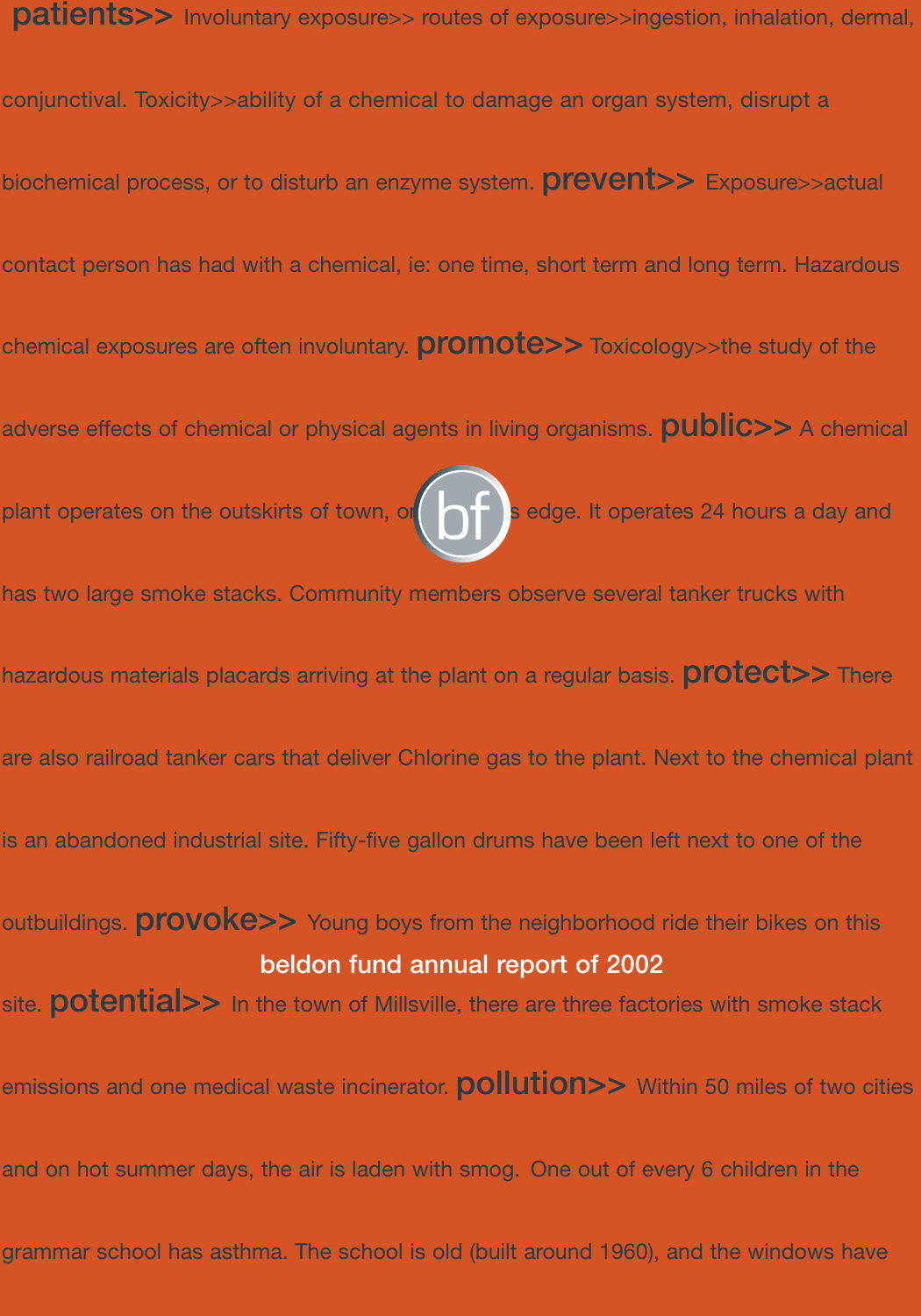## contents

| page | 4>>              | Vision                                |
|------|------------------|---------------------------------------|
|      | 5>>              | Letter From the President             |
|      | 6>>              | Message From the Executive Director   |
|      | 7>>              | <b>Mission</b>                        |
|      | 8>>              | About Our Two Programs                |
|      | 10>>             | Human Health and the Environment      |
|      | 12>>             | <b>Key States</b>                     |
|      | 14>>             | 2002 Grants List                      |
|      | 28>>             | <b>Beldon Fund Program Guidelines</b> |
|      | $30\rightarrow$  | <b>Grant Application Procedures</b>   |
|      | 34>>             | <b>Financial Report</b>               |
|      | $40 \rightarrow$ | Staff                                 |
|      | 40 >             | <b>Board of Trustees</b>              |
|      |                  |                                       |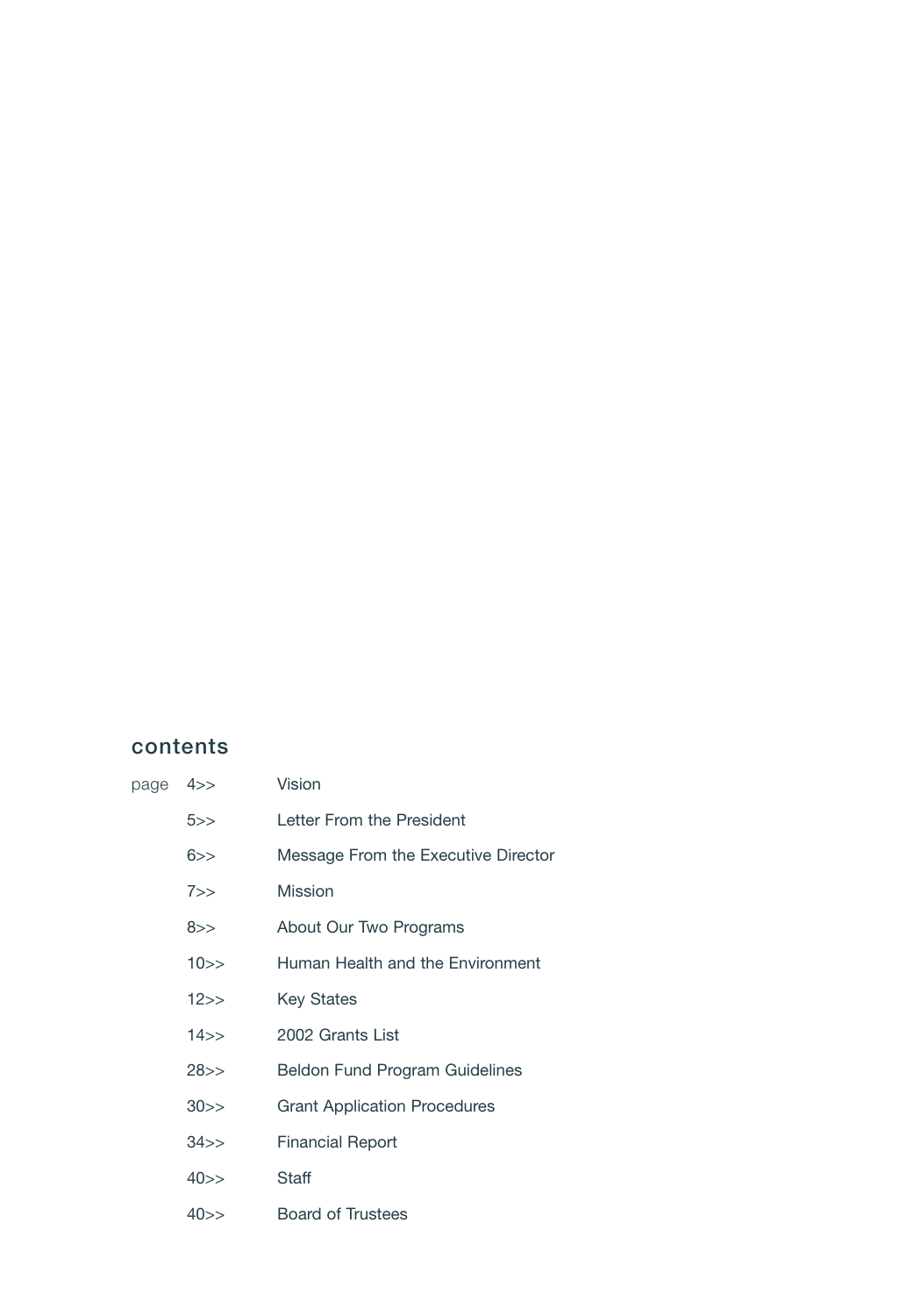provoke>> stimulate change, achieve results. Serious times require serious action. The Beldon Fund helps strengthen organizations leading the way--exposing the link between environmental contaminants and human health, and forging savvy, pro-environment coalitions in a handful of key states. These groups awaken the environmental majority, showing them the path from silence to action, and giving strength to their voice and commitment a deeply rooted American ethic of environmental protection.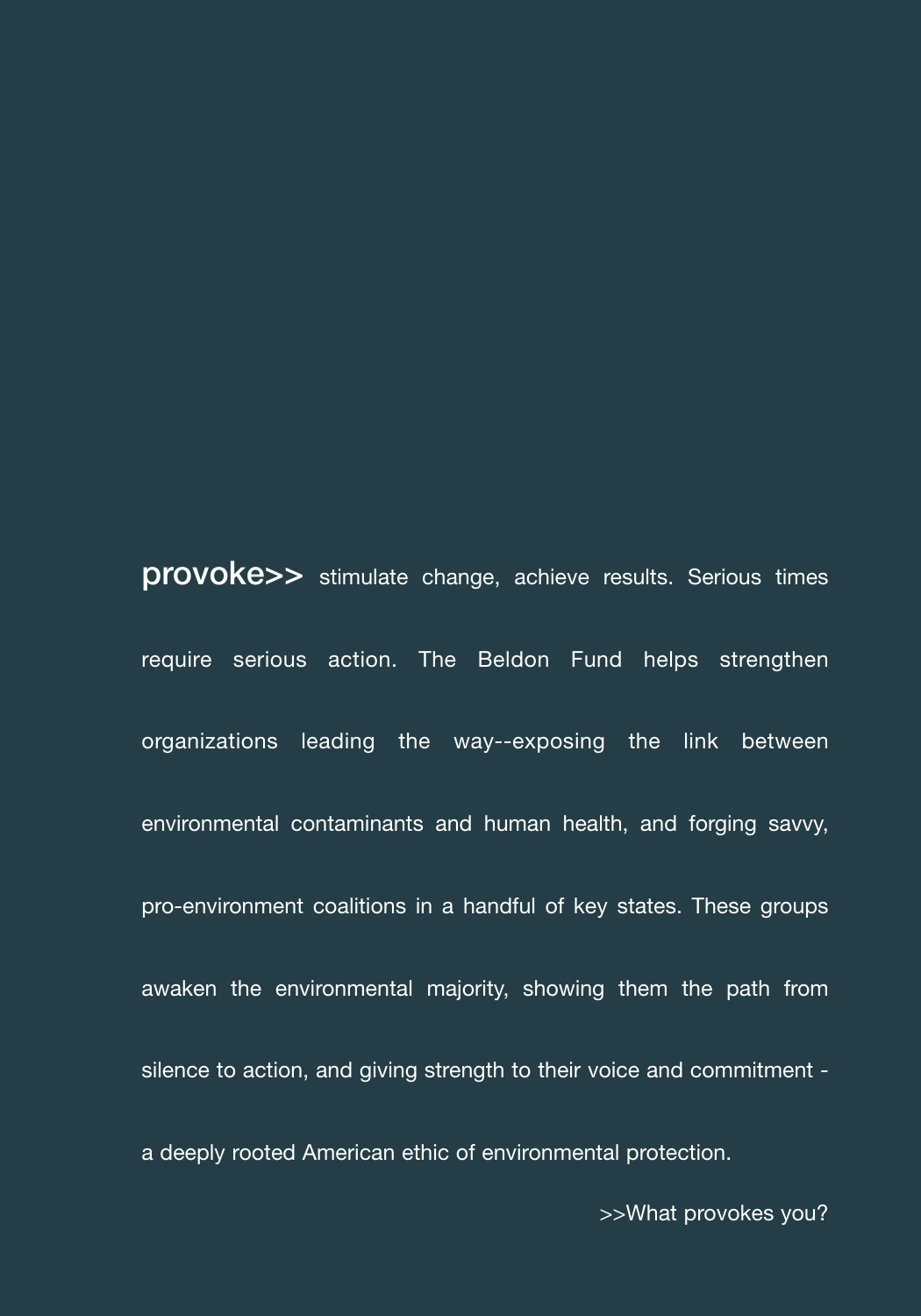**OUT VISION>>** A planet with healthy people living in healthy ecosystems.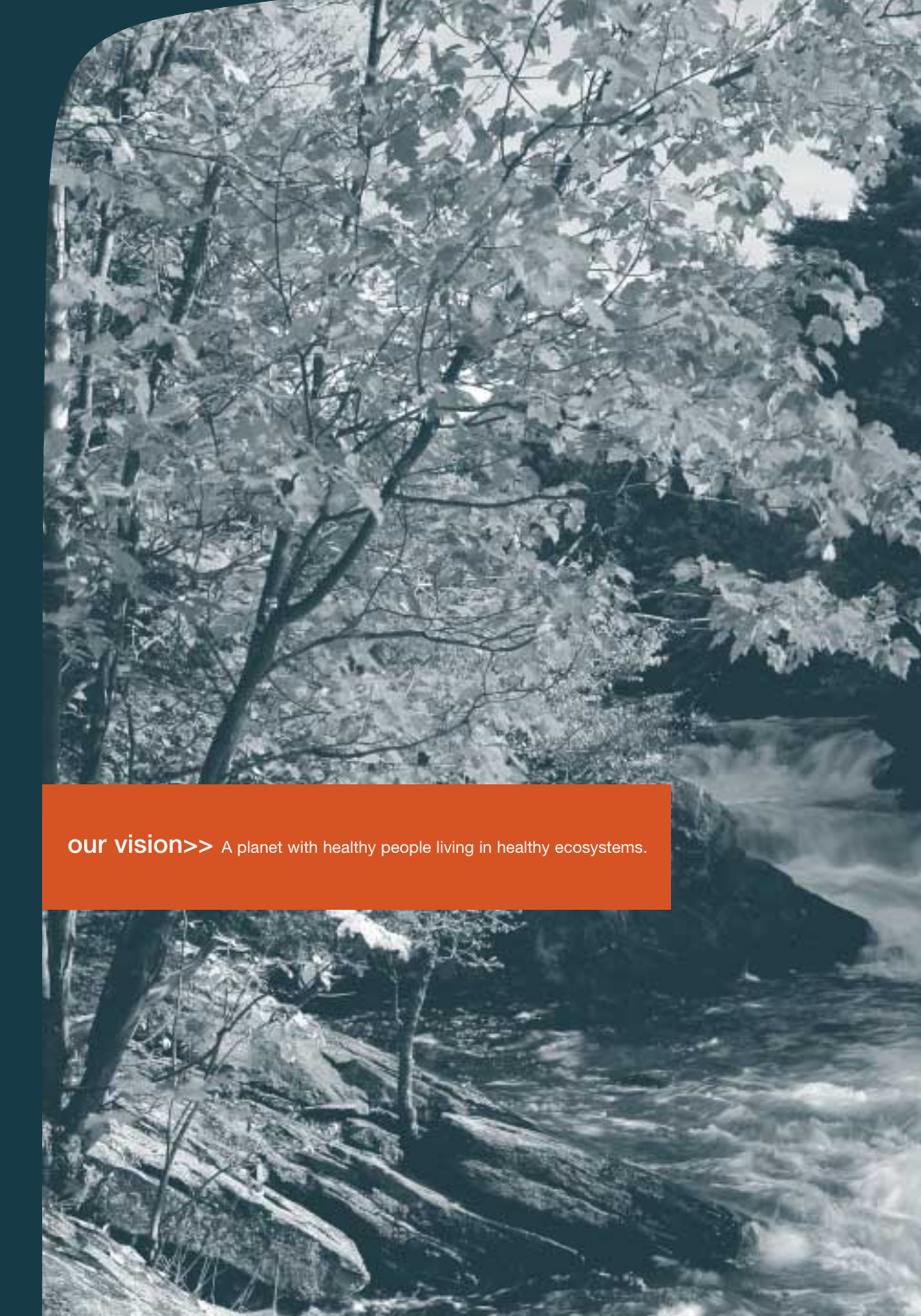## LETTER>> FROM THE PRESIDENT JOHN R. HUNTING



*These are grim times for the environmental movement. Much like the fox being put in charge of the hen house, corporate polluters have gained unprecedented influence over the White House, Congress and Administration.*

*While the environmental movement has recently achieved a few hard fought victories, it has also suffered a number of painful defeats. Just as an arrogant administration has rolled over international laws in its conquest of Iraq, so has it shown similar intentions to do the same in its "war on nature."*

- *The clean air and clean water policies that protect the public are being severely weakened.*
- *Standards that limit our exposure to toxic chemicals are being systematically dismantled.*

• Millions of acres of public land that were legally placed off-limits to the timber industry *are now being opened to clear cutting – probably including half of the remaining redwood forests.*

*• By redefining "wetlands" millions of these nourishing acres are now open to development.*

*• Energy policy is now being written by a cabal of corporate executives from the extractive industry under the direction of vice-president Cheney.*

*• Even more dangerous, this administration has shown a total disregard for the most serious threat to humankind - global warming. As the scientific information pours in, this administration chooses to ignore all signs of an oncoming world-wide disaster.*

*Under such circumstances, we at the Beldon Fund provoke and support as best we can with the resources we have at our disposal. We continue to support organizations which carry the fight to the polluting corporations through our human health and the environment program and we continue to strengthen the environmental movement in our five key states.*

*We are also increasing our effectiveness by co-operating with other like-minded foundations as well as urging all foundations to support grass roots advocacy.*

*To do all of this work, the Beldon Fund is fortunate in having in place a skilled, hard working and dedicated staff. I am grateful for the unique contributions made by each member and especially for the solid steady leadership of Bill Roberts, our Executive Director. Finally, I again wish to thank the Board of Trustees for their invaluable contributions of time and wisdom in guiding the foundation. They are all much appreciated.*

*Yes, these are indeed grim times. But I believe that by continuing to educate the public, the Beldon Fund will play an important role in reversing the current "war on nature."*

John R Hunting

"under such circumstances>> we at the Beldon Fund provoke and support as best we can with the resources we have at our disposal."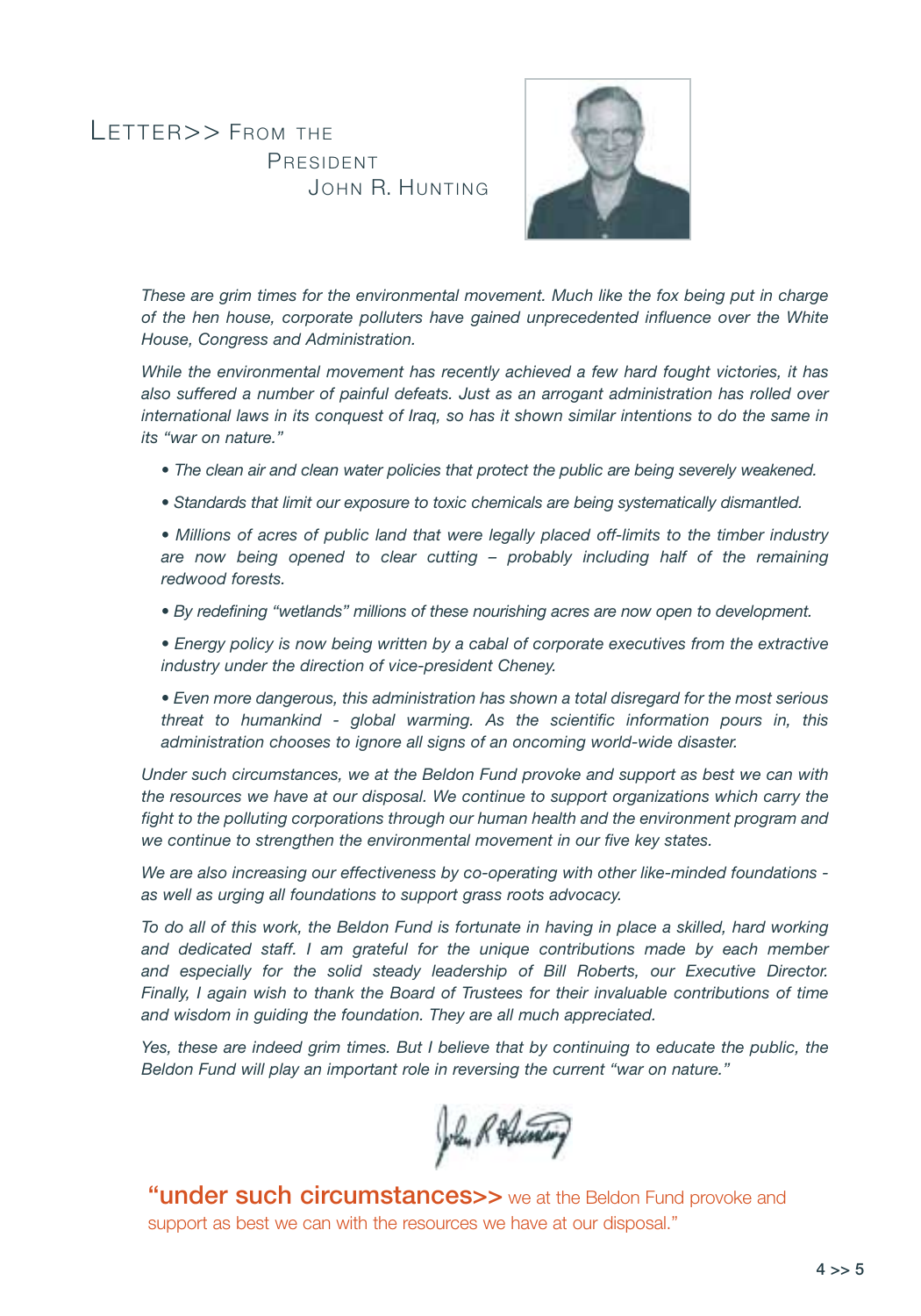# MESSAGE>> FROM THE EXECUTIVE DIRECTOR WILLIAM J. ROBERTS



*It is clear that the environmental community faces an uphill battle in the coming year. So, what do we do about it? As a starting point, we need to remember that the American public hasn't walked away from their commitment to environmental protection. Cutting across all geographic, demographic and ideological slices of America, overwhelming majorities support equal or stronger environmental protections, not rollbacks.*

*It's also important to remember that the ultimate source of strength in the environmental movement is its ability to link the public's unwavering support for the environment to the policymakers responsible for its stewardship. Unless policymakers feel the hard edge of public disapproval, they will continue to wreak havoc on three decades of environmental progress.*

*And, we need to forge this link at a time when the public is distracted by everything from the war in Iraq to a faltering economy to the next episode of Fear Factor.*

*To get from here to there, the Beldon Fund continues to target its grantmaking in highly focused ways. We provide grants to groups in a small handful of states that have a proven impact on the contours of national environmental policy. We also focus on the strong relationship between environmental damage and human health, because we know that however much members of the public care about the environment, they care even more about the health of their own families And, we look for a number of opportunistic grants in our Discretionary Fund to foster a greater civic ethic between those supporting the environment and their policymakers.*

*Our work in our Key States, Human Health and the Environment programs, and in our Discretionary Fund, combined with the ongoing work of our colleagues in the Environmental Grantmakers Association, gives us a roadmap to stop the rollbacks and, ultimately, put us back on the path toward improving, rather than worsening, the environment.*

*Like most foundations, we have struggled to meet investment targets in a difficult market. But,* fortunately, the Beldon Fund board has authorized grantmaking in 2003 at the same level *as 2002. Whether we can maintain that level of support beyond 2003 is unclear, but we will do our best to balance our investment objectives against the need to respond to real world environmental threats.*

*To help grantseekers, we've added a new feature to our web site – called Quick Quiz -- that will help an organization figure out whether there is a good fit between its work and Beldon's current priorities, simply by answering a series of questions (www.beldon.org). Of course, establishing a potential fit does not guarantee funding, but we hope this new tool will provide a clearer description of our grantmaking objectives. Even for current grantees, this tool is a great way to track changes in strategic focus at the foundation. Let us know what you think!*

WILQ. Ret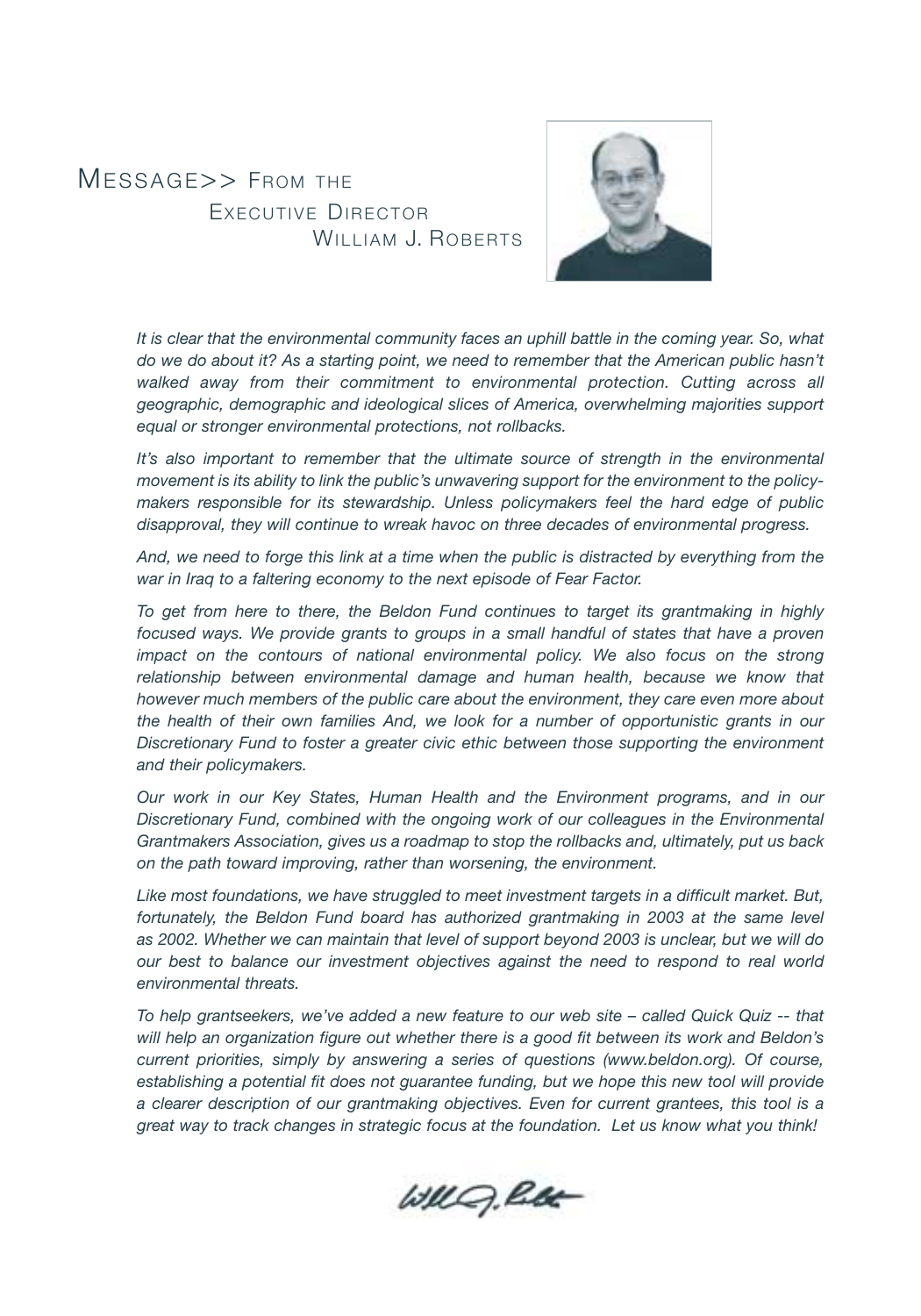mission>> By supporting effective, nonprofit advocacy organizations, the Beldon Fund seeks to build a national consensus to achieve and sustain a healthy planet. The Fund plans to invest its entire principal and earnings by 2009 to attain this goal. After three decades of progress protecting our environment, we have reached a critical moment. With daunting environmental challenges still ahead, we face the prospect of losing momentum and the environmental gains we have already made. Now is the time to act.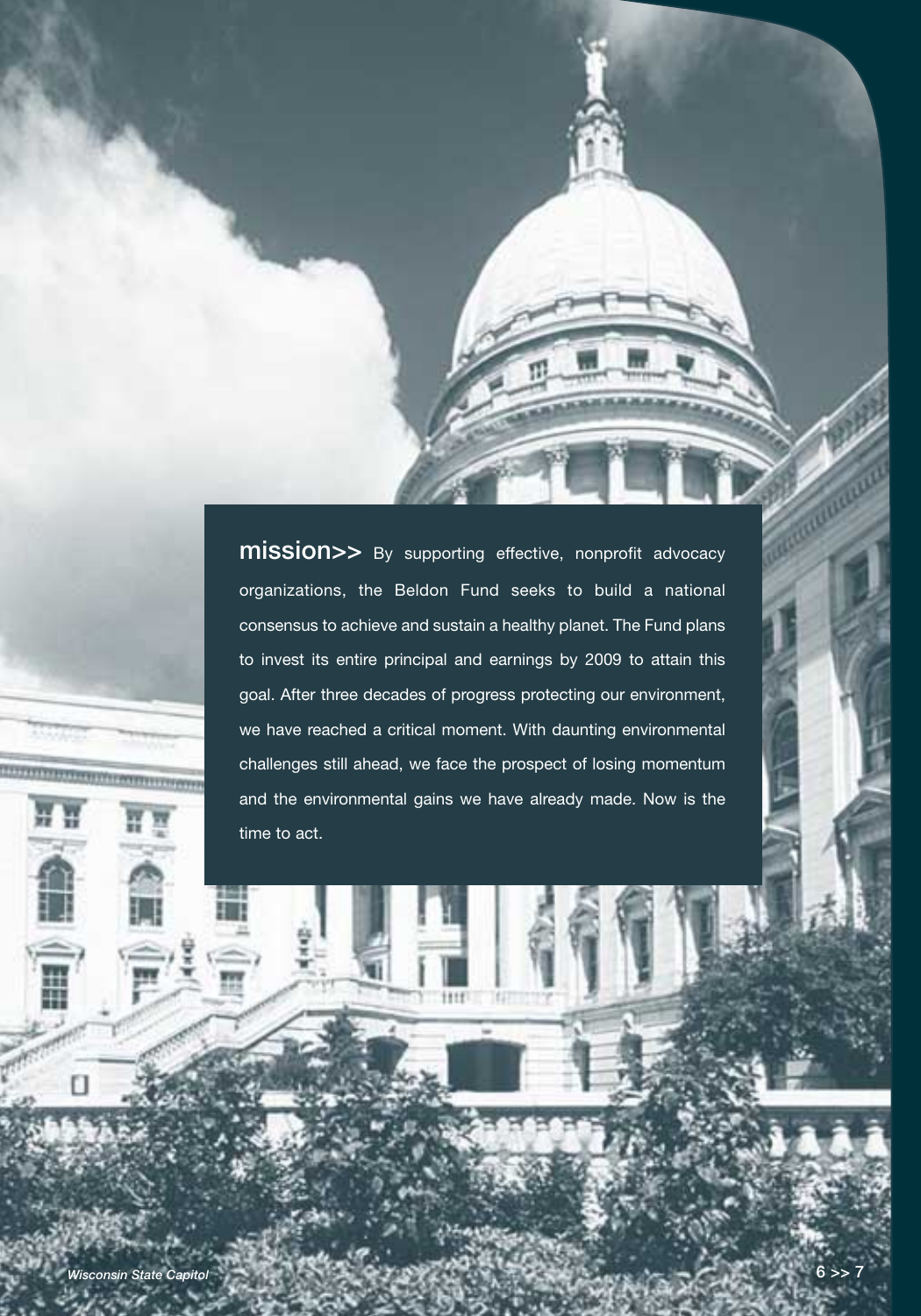# Human Health and the Environment program>> seeks

to add new, powerful voices to promote a national consensus on the environment and to activate the public on issues that matter to people in a deeply

personal and potent way.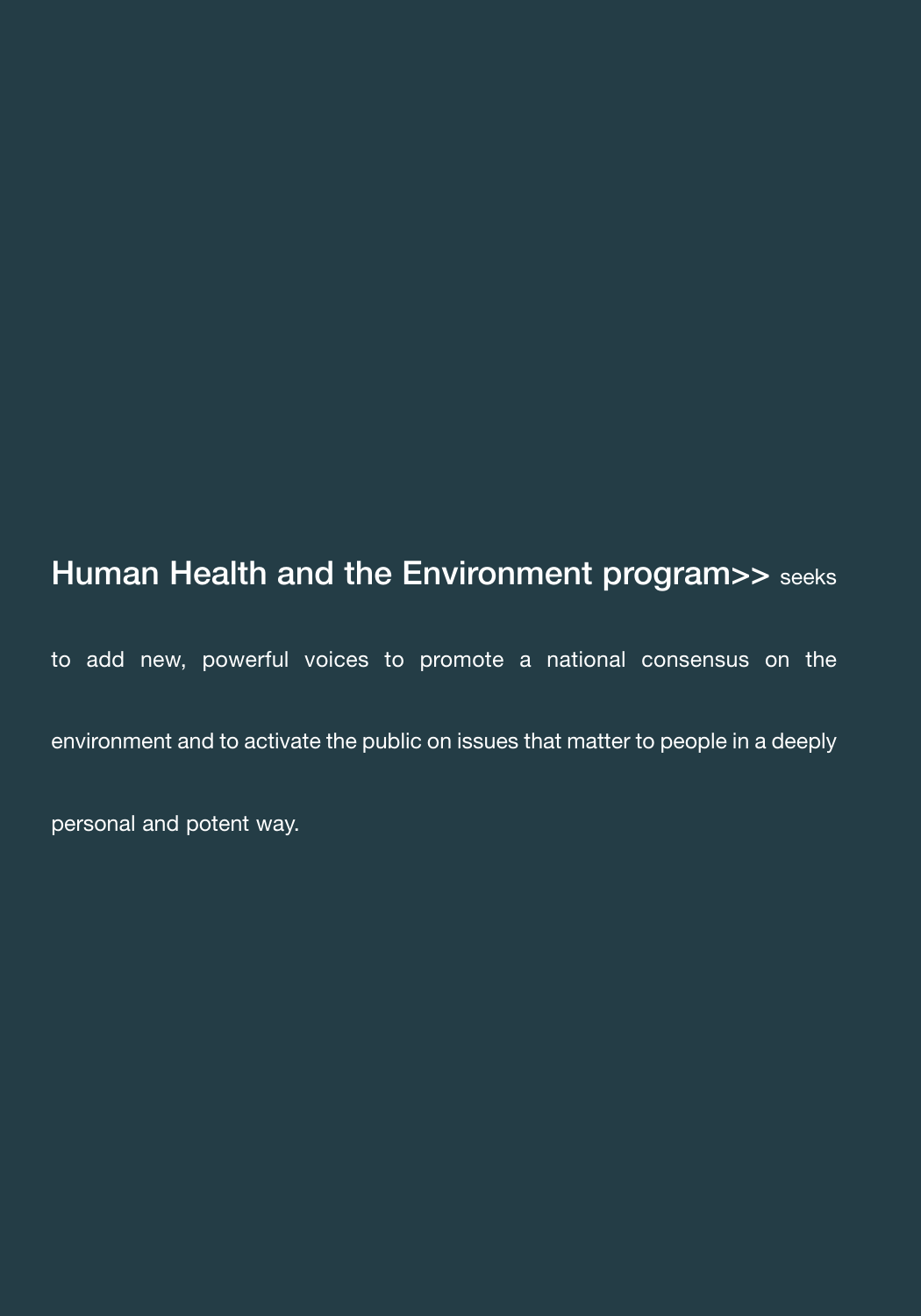Key States program>> focuses on particular states where the

power of a growing, energized consensus for environmental protection can be

organized and brought to bear on public policy and policy makers.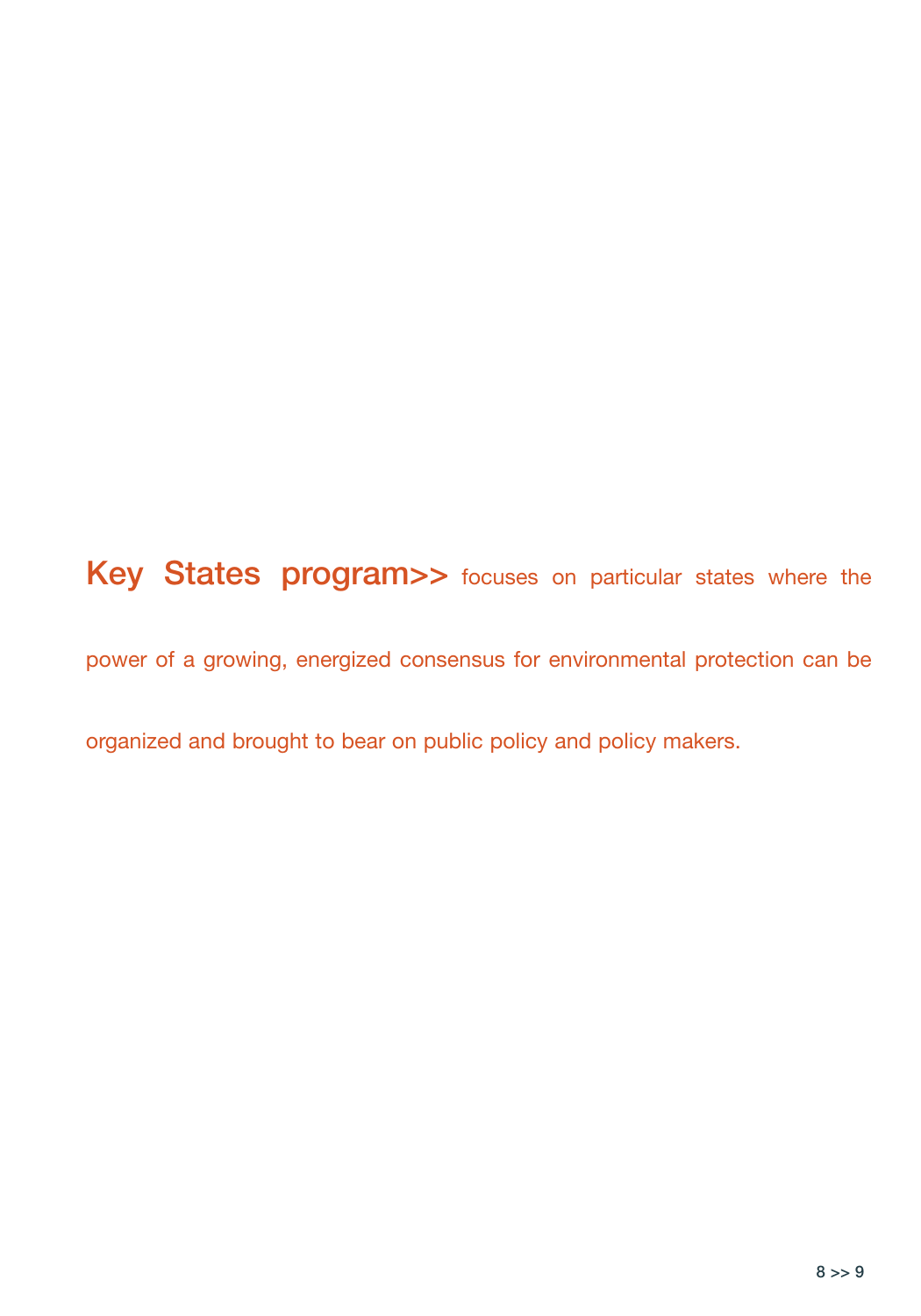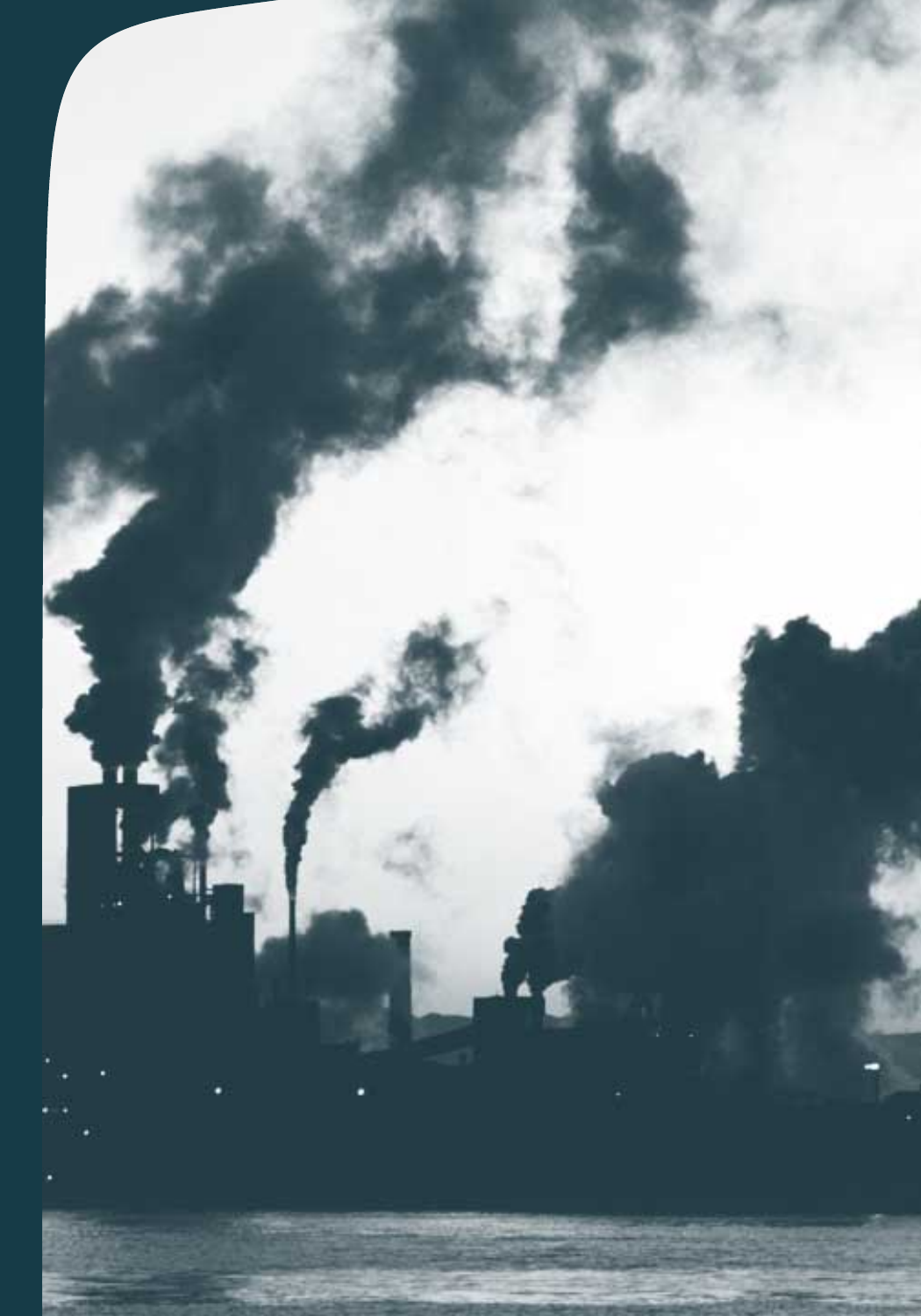

# Human Health and the Environment

# NEW ADVOCATES

The goal of the Human Health and the Environment program is simple: to eliminate the distinction most people make between their personal health and environmental health, using important new scientific information, public education and organizing.

## REVEAL

Emerging science is showing us that everyday exposure to contaminants in our air, water, and food are leaving long-lasting, and sometimes permanent, toxic residues in our bodies, residues that may cause harmful health effects. For example, a study, led by Beldon Fund grantee Center for Children's Health and the Environment in partnership with Environmental Working Group (EWG) and Commonweal, tested nine individuals for the presence of 210 chemicals. The blood and urine of those tested contained an average of 91 potentially harmful chemical compounds, most of which did not even exist 75 years ago.

## BROADCAST

This dramatic and fast-paced change in science is outstripping many advocates' ability to keep up. To help, Environmental Media Services is collaborating with other Beldon grantees to translate new scientific findings into understandable information made accessible to the national news media, advocates, and the general public.

## **ORGANIZE**

As the distinction between environmental exposures and personal health fades, members of the public will turn not only to environmental advocates, but also to their personal physicians for advice and counsel. It is critical, therefore, that we support efforts to engage those in the health care field. Physicians for Social Responsibility, for example, is deploying organizers and advocates from the health care field with ready-made credibility to fight for revisions to the nation's policies governing chemical manufacture and use.

Within the next decade, the links between environmental exposures and personal health will become increasingly clear, partly due to emerging science, partly due to the active engagement of health professionals, and partly due to the tireless efforts of advocacy groups. The Beldon Fund is committed to help each of these efforts.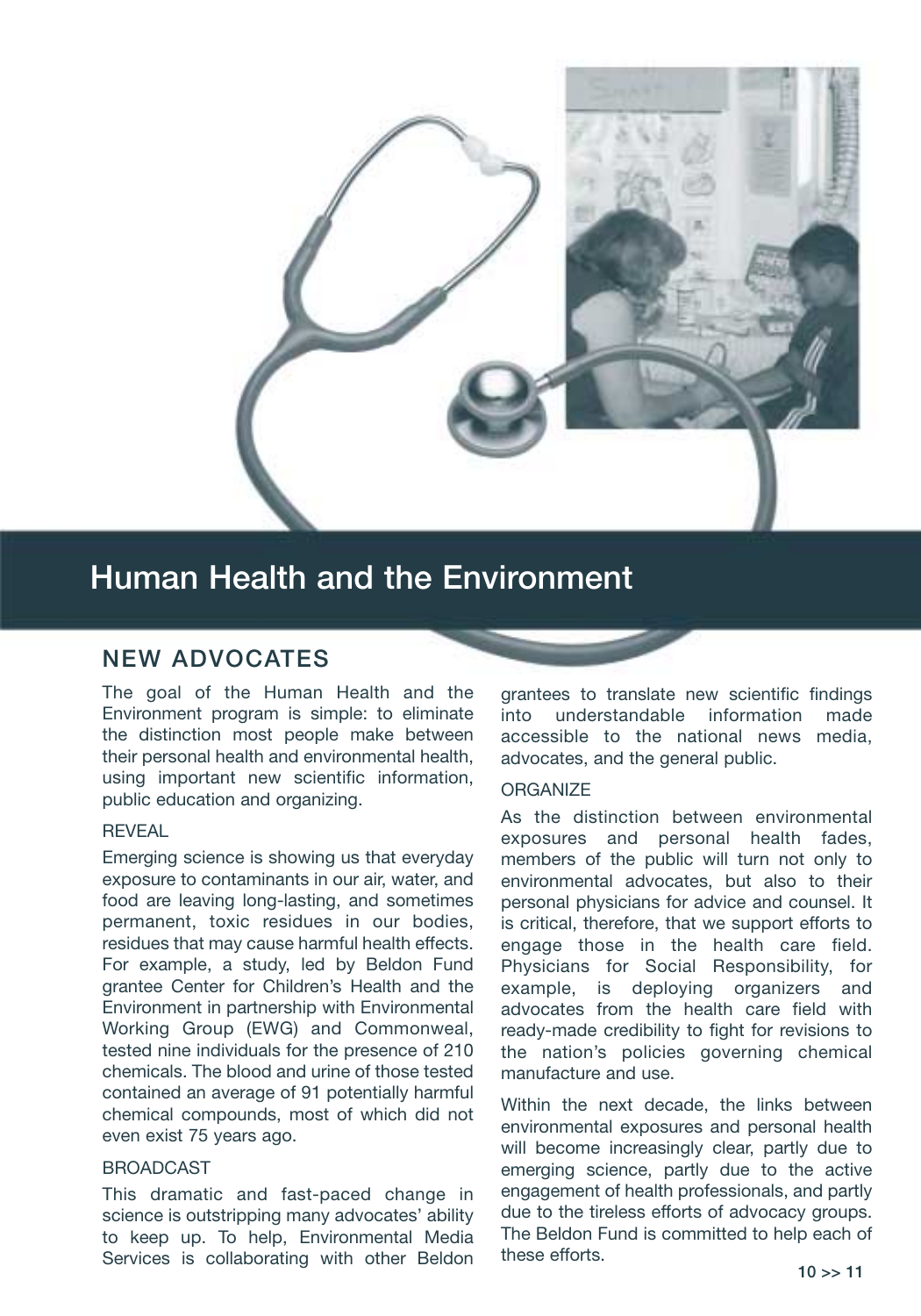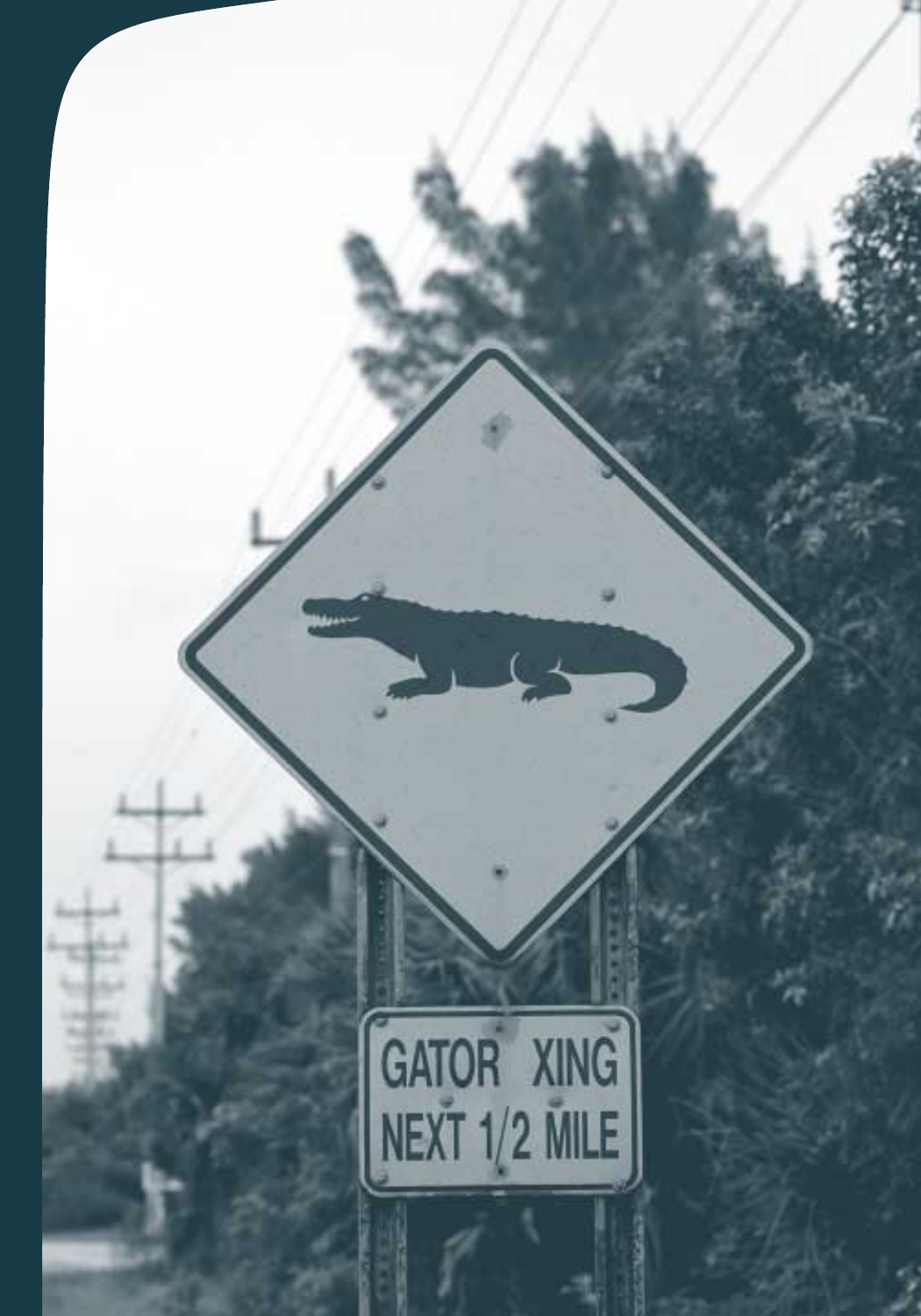# Key States>>

Florida, Michigan, Minnesota, North Carolina, Wisconsin

# FLORIDA

Florida advocates have been under-resourced, under-staffed and out-maneuvered as they have sought to transform strong public support for "green" issues into enforceable public policies. In 2002, after nearly a year of research and consultation, and working closely with Florida activists and foundations, the Beldon Fund launched an aggressive strategic grantmaking program to strengthen the hand of Florida environmentalists.

The Beldon Fund is collaborating with other funders to support the newly formed Florida Conservation Alliance Institute (FCAI), modeled on the state voter conservation league education funds that are forming in many states. The mission of FCAI is to nurture and sustain an effective statewide movement to protect Florida's environment through public education and strategic civic engagement.

At the same time, nearly a dozen statewide water advocacy groups are together developing a multi-year issue campaign to educate and engage residents, policy makers, and the media about growing threats to the state's dwindling and contaminated water

supplies. Current Beldon grantees Florida Earthjustice, Florida Public Interest Research Group, Florida Clean Water Network, Florida Wildlife Federation and the Legal Environmental Assistance Foundation lead the effort. The coalition is already hard at work in Tallahassee repelling attempts to roll back clean water protections and inciting widespread support for better protections.

Both new Florida organizations are using state-of-the-art organizing, targeting, communications and educational tools to bring a stronger, more unified voice to the environmental policy debate. As in the other Beldon Fund Key States -- North Carolina, Wisconsin, Minnesota and Michigan -- we are proud to be working in partnership with our fellow funders and grantees to build "green power."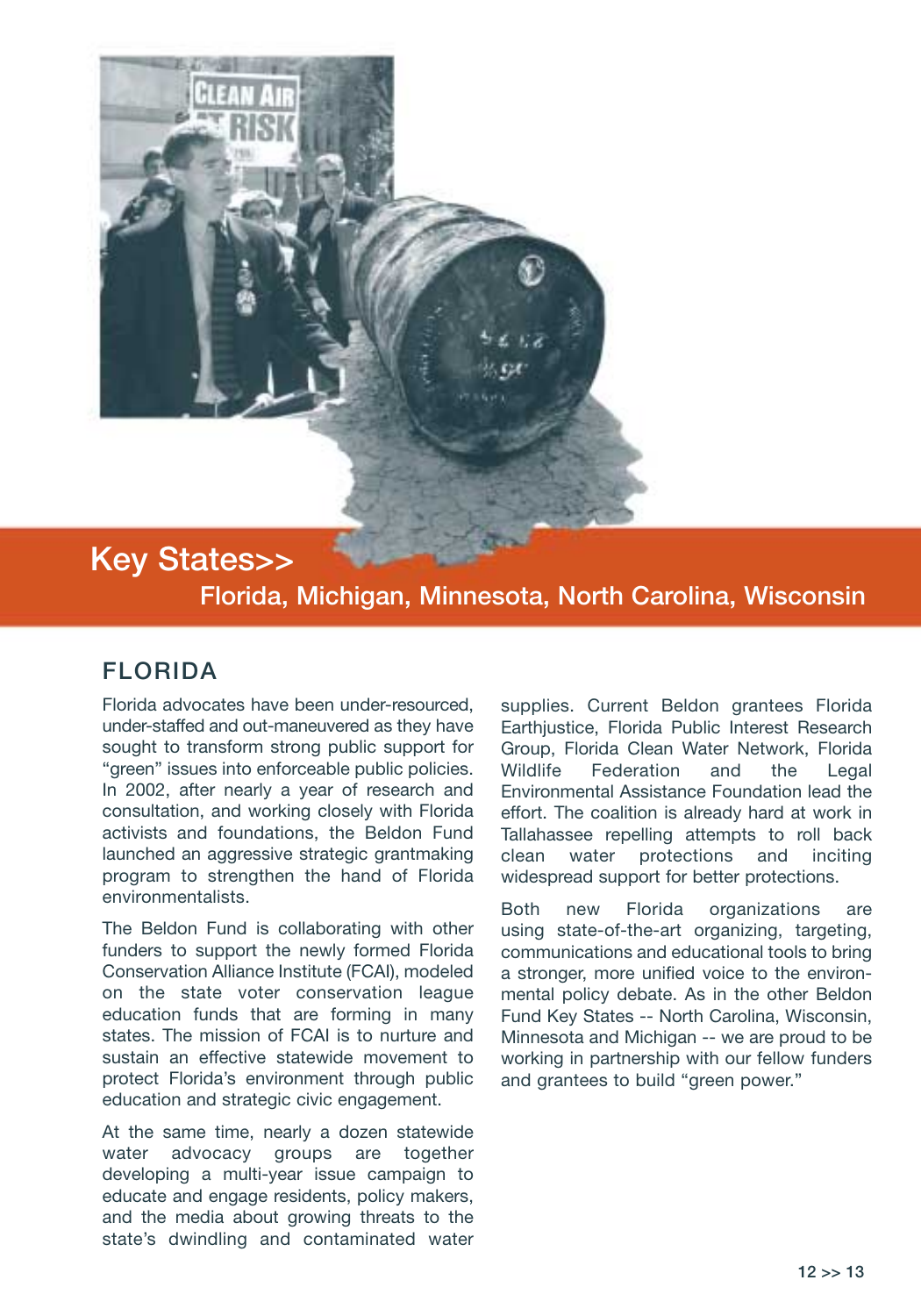# 2002 GRANTS LIST

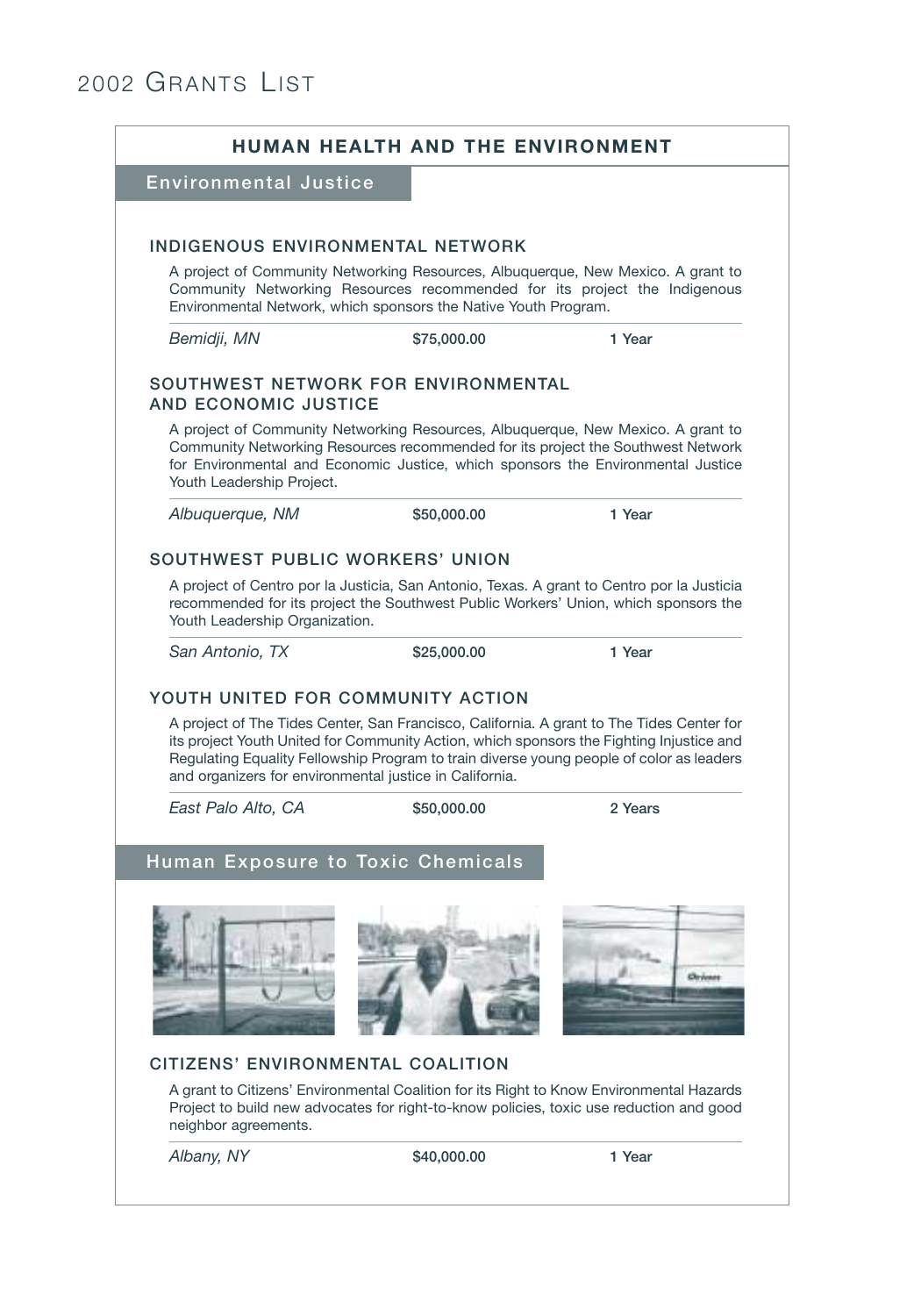## **HUMAN HEALTH AND THE ENVIRONMENT**

### CITIZENS POLICY CENTER

A grant to Citizens Policy Center to support its 'good neighbor' campaign to mobilize, through citizen monitoring and outreach, affected citizenry to advocate for pollution reductions at the local and state levels.

*Cleveland, OH* \$50,000.00 1 Year

## COLUMBIA CENTER FOR CHILDREN'S ENVIRONMENTAL HEALTH

A grant to the Trustees of Columbia University in the City of New York recommended for its support of its project the Center for Children's Environmental Health, to support the translation, dissemination, and application to advocacy of landmark research on the health effects of environmental pollutants on pregnant women and children.

*New York, NY* \$150,000.00 3 Years

## COMING CLEAN COLLABORATION

A project of Women's Voices for the Earth, Missoula, Montana. A grant to Women's Voices for the Earth recommended for its project the Coming Clean Collaboration to coordinate and incubate policy efforts and campaigns among a diverse array of groups and individuals seeking to change the way chemicals are produced and regulated in this country.

*Missoula, MT*  $$50,000.00$  1 Year

### COMMUNITIES FOR A BETTER ENVIRONMENT

A general support grant to Communities for a Better Environment to provide local communities with the tools to fight toxic health threats.

*Oakland, CA* \$75,000.00 1 Year

## ECOLOGY CENTER

A grant to the Ecology Center in support of its environmental health project to eliminate persistent bioaccumulative toxins in the auto, health care, and chemical industries.

*Ann Arbor, MI* \$40,000.00 **1 Year** 

## ENVIRONMENTAL HEALTH COALITION

A general support grant to help residents of the border region of San Diego to expose the links between exposure to environmental toxics and human health and to advocate for local, state and national environmental protections.

*San Diego, CA* \$50,000.00 1 Year

## ENVIRONMENTAL RESEARCH FOUNDATION

A general support grant to Environmental Research Foundation to inform communitybased activists, journalists, government officials, health affected groups, and medical professionals about the relationship between human health and environmental deterioration, and innovative policies to remedy these problems.

*New Brunswick, NJ* \$50,000.00 2 Years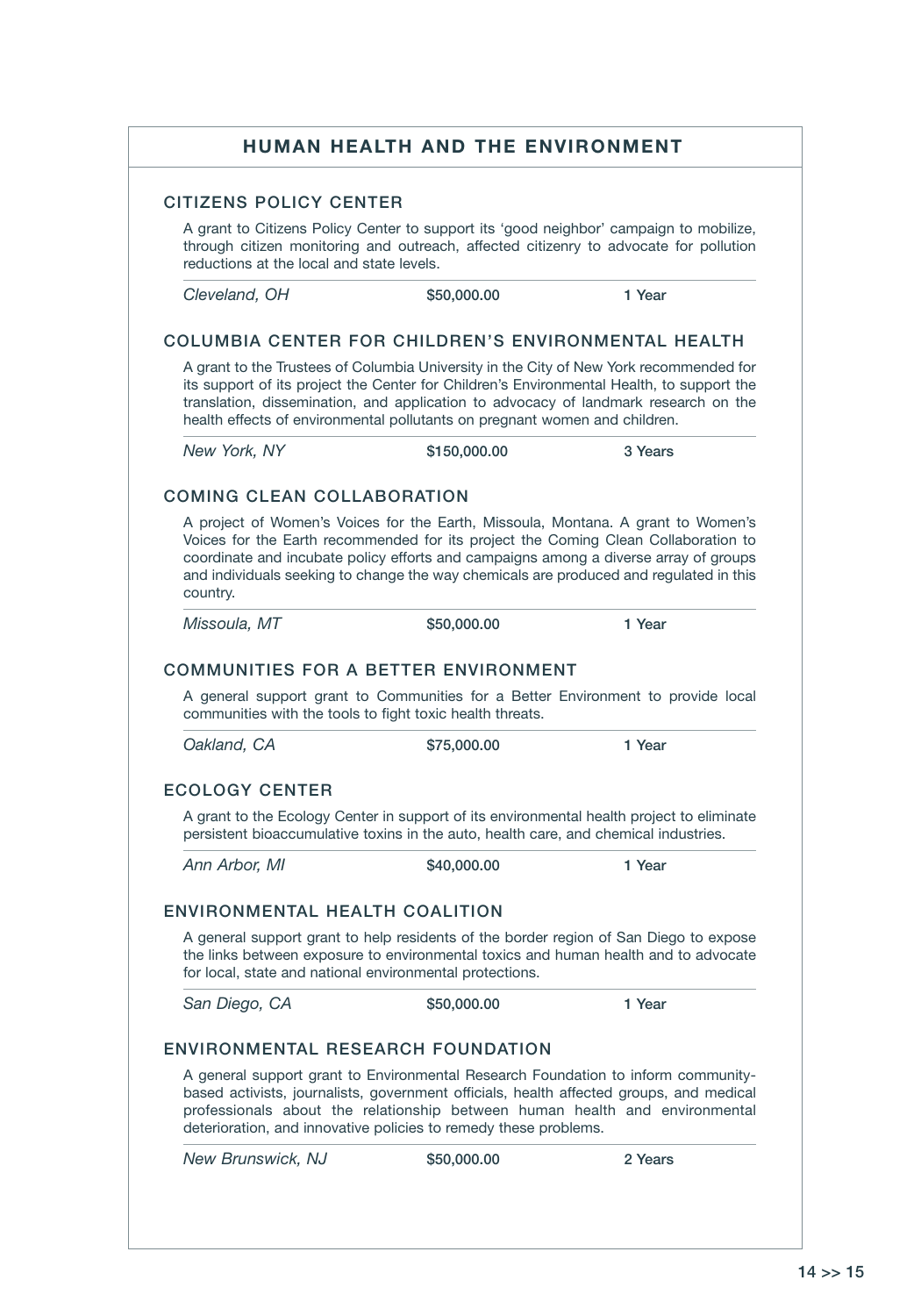|                                                                                 | <b>HUMAN HEALTH AND THE ENVIRONMENT</b> |                                                                                                                                                                                                                                                                                                                                                    |
|---------------------------------------------------------------------------------|-----------------------------------------|----------------------------------------------------------------------------------------------------------------------------------------------------------------------------------------------------------------------------------------------------------------------------------------------------------------------------------------------------|
| Human Exposure to Toxic Chemicals                                               |                                         |                                                                                                                                                                                                                                                                                                                                                    |
| <b>ENVIRONMENTAL WORKING GROUP</b>                                              |                                         |                                                                                                                                                                                                                                                                                                                                                    |
| exposure to toxic chemicals.                                                    |                                         | A grant to the Environmental Working Group to support its Toxic Chemical Policy Project,<br>which includes use of body burden data and toxic tort organizing to reduce human                                                                                                                                                                       |
| Washington, DC                                                                  | \$200,000.00                            | 1 Year                                                                                                                                                                                                                                                                                                                                             |
| LOUISIANA BUCKET BRIGADE                                                        |                                         |                                                                                                                                                                                                                                                                                                                                                    |
| monitoring tools to communities adjacent to petrochemical plants in Louisiana.  |                                         | A general support grant to Louisiana Bucket Brigade for its work to provide air quality                                                                                                                                                                                                                                                            |
| New Orleans, LA                                                                 | \$50,000.00                             | 1 Year                                                                                                                                                                                                                                                                                                                                             |
| MINNESOTA CENTER FOR ENVIRONMENTAL ADVOCACY<br>Environmental Health Initiative. |                                         | A grant to the Minnesota Center for Environmental Advocacy to support its Children's                                                                                                                                                                                                                                                               |
| Saint Paul, MN                                                                  | \$50,000.00                             | 1 Year                                                                                                                                                                                                                                                                                                                                             |
| OHIO ENVIRONMENTAL COUNCIL                                                      |                                         | A grant to the Ohio Environmental Council to support outreach to public health officials                                                                                                                                                                                                                                                           |
| as part of its Factory Farm Enforcement Project - Part II.                      |                                         |                                                                                                                                                                                                                                                                                                                                                    |
| Columbus, OH                                                                    | \$50,000.00                             | 1 Year                                                                                                                                                                                                                                                                                                                                             |
| OHIO VALLEY ENVIRONMENTAL COALITION                                             |                                         |                                                                                                                                                                                                                                                                                                                                                    |
| efforts to halt mountaintop removal strip mining.                               |                                         | A general support grant to the Ohio Valley Environmental Coalition in support of its<br>various programs, including grassroots organizing and leadership development and its                                                                                                                                                                       |
| Huntington, WV                                                                  | \$50,000.00                             | 1 Year                                                                                                                                                                                                                                                                                                                                             |
| TEXAS FUND FOR ENERGY AND ENVIRONMENTAL EDUCATION                               |                                         |                                                                                                                                                                                                                                                                                                                                                    |
| monitor and prevent this pollution.                                             |                                         | A grant to Texas Fund for Energy and Environmental Education for its Sustainable Energy<br>and Economic Development (SEED) Coalition Refinery Reform Program to use<br>community monitoring efforts to increase awareness about the impacts of toxic oil<br>refinery pollution on public health, and to involve and train people to take action to |
| Austin, TX                                                                      | \$25,000.00                             | 1 Year                                                                                                                                                                                                                                                                                                                                             |
| US PUBLIC INTEREST RESEARCH GROUP EDUCATION FUND                                |                                         |                                                                                                                                                                                                                                                                                                                                                    |
| industrial chemicals.                                                           |                                         | A grant to US Public Interest Research Group Education Fund for its Environmental<br>Health Program to increase the public's right to know about the use and release of                                                                                                                                                                            |
| Washington, DC                                                                  | \$200,000.00                            | 2 Years                                                                                                                                                                                                                                                                                                                                            |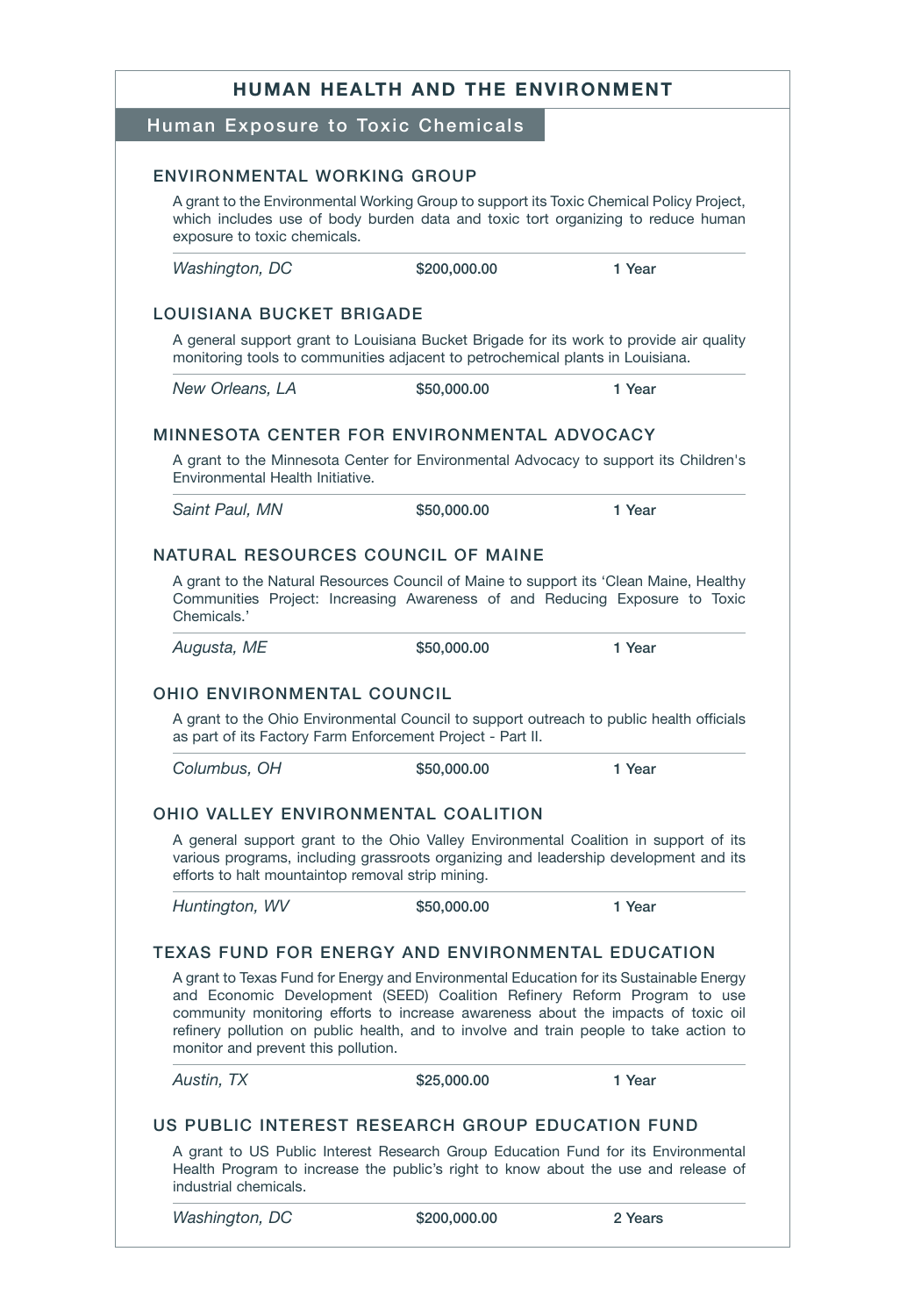## **HUMAN HEALTH AND THE ENVIRONMENT**

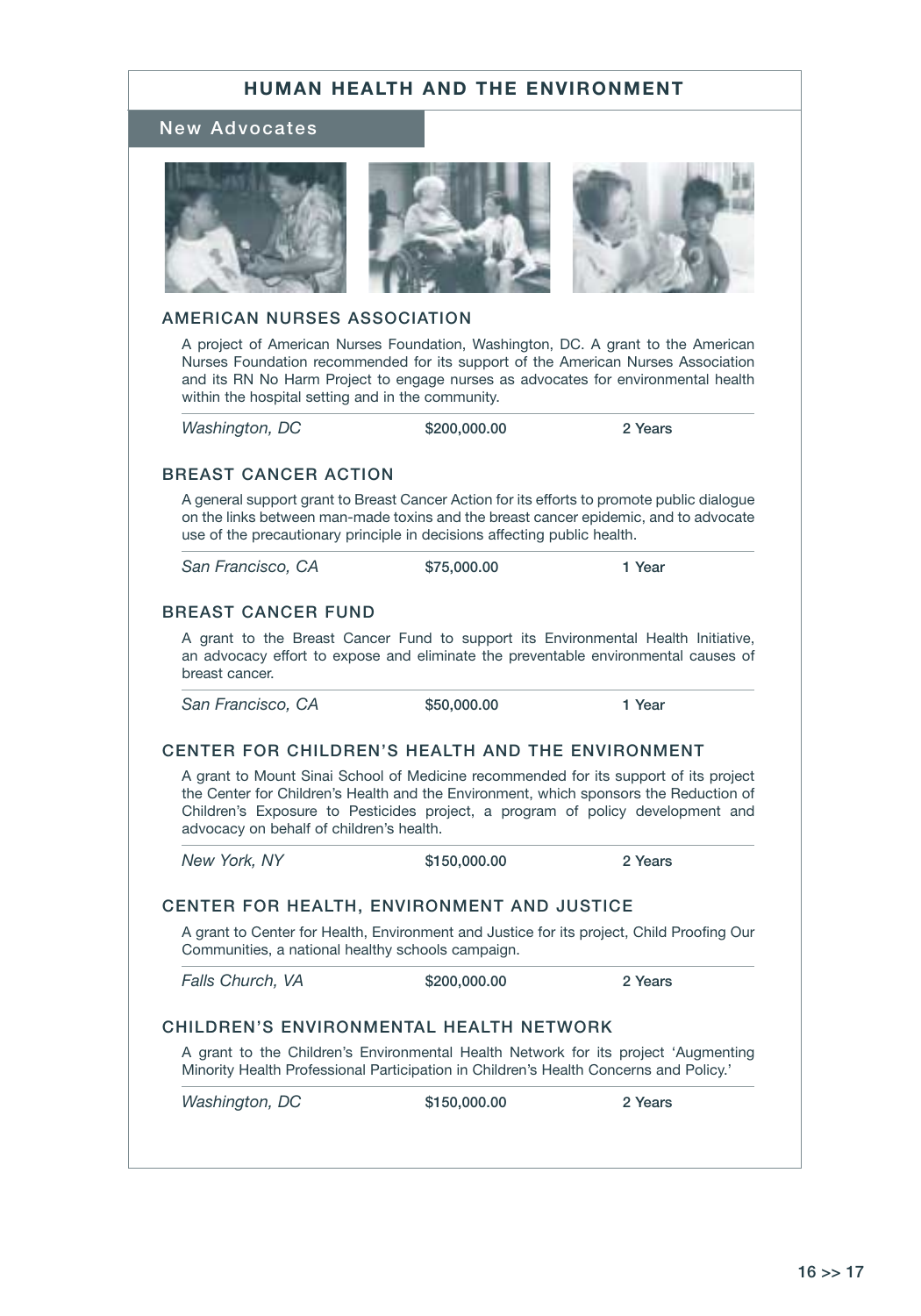|                                                   | <b>HUMAN HEALTH AND THE ENVIRONMENT</b>                                                                                                                                                                                                                                                                                                          |        |
|---------------------------------------------------|--------------------------------------------------------------------------------------------------------------------------------------------------------------------------------------------------------------------------------------------------------------------------------------------------------------------------------------------------|--------|
| <b>New Advocates</b>                              |                                                                                                                                                                                                                                                                                                                                                  |        |
|                                                   | COMMUNITY TOOLBOX FOR CHILDREN'S ENVIRONMENTAL HEALTH                                                                                                                                                                                                                                                                                            |        |
|                                                   | A project of The Tides Center, San Francisco, California. A grant to The Tides Center for<br>its project Community Toolbox for Children's Environmental Health, which provides<br>organizing and support services to community-based groups working to protect children<br>in areas disproportionately impacted by environmental health threats. |        |
| San Francisco, CA                                 | \$50,000.00                                                                                                                                                                                                                                                                                                                                      | 1 Year |
|                                                   | ENVIRONMENTAL ADVOCATES OF NEW YORK                                                                                                                                                                                                                                                                                                              |        |
| on environmental health.                          | A general support grant to support Environmental Advocates of New York's various<br>programs, including coalition building, citizen education, and policy analysis with a focus                                                                                                                                                                  |        |
| Albany, NY                                        | \$50,000.00                                                                                                                                                                                                                                                                                                                                      | 1 Year |
| ENVIRONMENTAL MEDIA SERVICES                      |                                                                                                                                                                                                                                                                                                                                                  |        |
| out on issues of environmental health.            | A grant to Environmental Media Services to develop a Scientists Support Network to<br>train, support and expand the number of medical experts and scientists ready to speak                                                                                                                                                                      |        |
|                                                   |                                                                                                                                                                                                                                                                                                                                                  |        |
| Washington, DC                                    | \$75,000.00<br>A grant to Generation Green Fund to support its Illinois Healthy Schools Campaign, a<br>statewide coalition that is advocating for a comprehensive policy and coordinated                                                                                                                                                         | 1 Year |
|                                                   | agenda to ensure that schools are healthy environments.                                                                                                                                                                                                                                                                                          |        |
| Evanston, IL                                      | \$40,000.00                                                                                                                                                                                                                                                                                                                                      | 1 Year |
| GENERATION GREEN FUND<br>HEALTH CARE WITHOUT HARM |                                                                                                                                                                                                                                                                                                                                                  |        |
|                                                   | A project of Environmental Health Fund, Jamaica Plain, Massachusetts. A grant to<br>Environmental Health Fund recommended for its support of Health Care Without Harm,<br>a collaborative effort led by environmental activists, health care providers, and health<br>affected groups to eliminate toxic chemicals from health care products.    |        |
| Jamaica Plain, MA                                 | \$150,000.00                                                                                                                                                                                                                                                                                                                                     | 1 Year |
|                                                   | INSTITUTE FOR CHILDREN'S ENVIRONMENTAL HEALTH                                                                                                                                                                                                                                                                                                    |        |
| Meeting.                                          | A project of The Tides Center, Washington, DC. A grant to The Tides Center<br>recommended for its support of its Institute for Children's Environmental Health project,<br>which sponsors the Fall of 2002 Partnership for Children's Health and the Environment                                                                                 |        |
| San Francisco, CA                                 | \$15,000.00                                                                                                                                                                                                                                                                                                                                      | 1 Year |
| KEEP ANTIBIOTICS WORKING                          |                                                                                                                                                                                                                                                                                                                                                  |        |
|                                                   | A grant to Environmental Defense recommended for its support of its project Keep<br>Antibiotics Working, a campaign to end antibiotic overuse.                                                                                                                                                                                                   |        |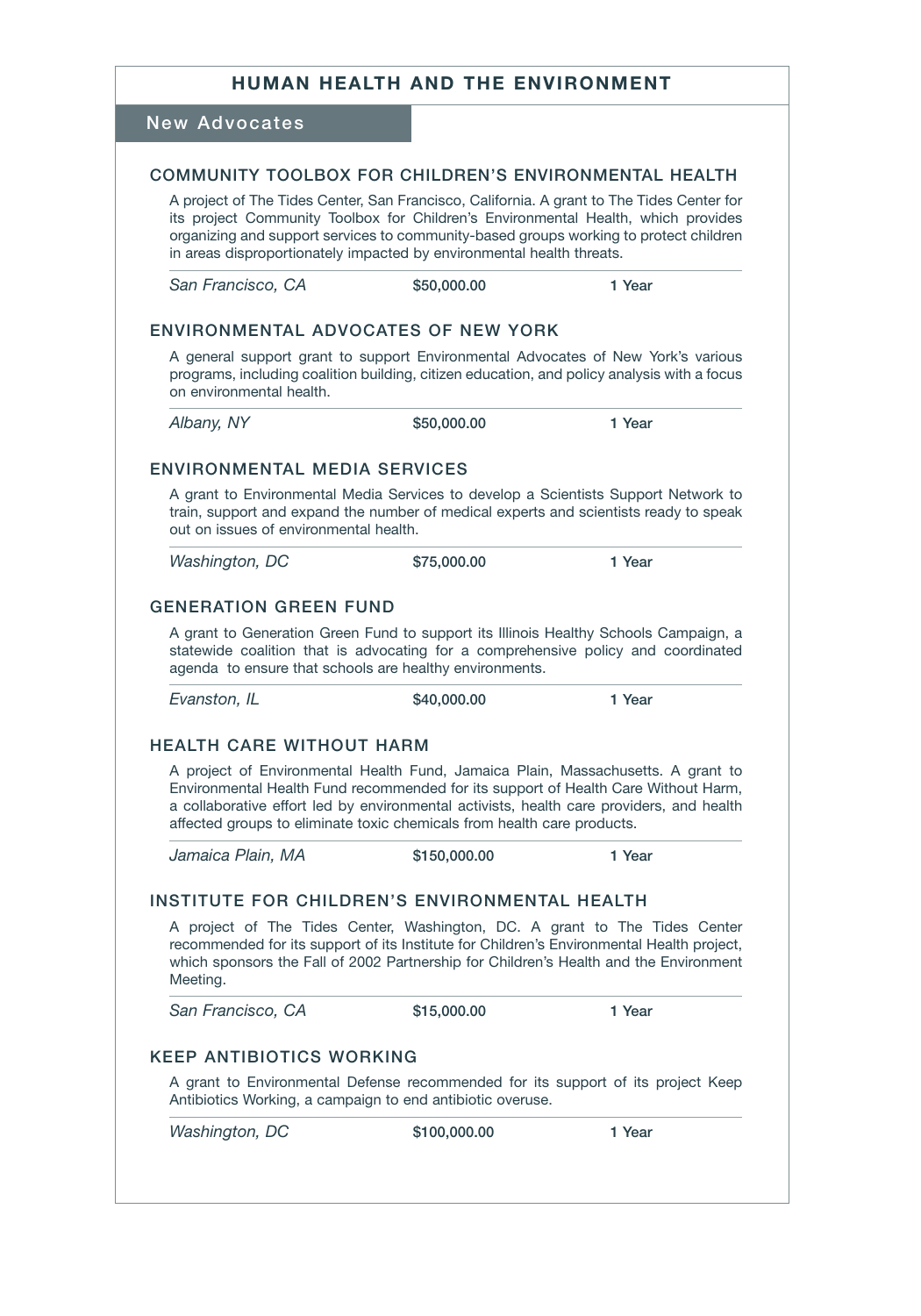## **HUMAN HEALTH AND THE ENVIRONMENT**

## New Advocates

## LYMPHOMA FOUNDATION OF AMERICA

A grant to Lymphoma Foundation of America for its Pesticides Research Project and to distribute and advocate around the report 'Do Pesticides Cause Lymphoma?'

*Arlington, VA* \$20,000.00 1 Year

## MARYLAND PESTICIDE NETWORK

A project of Physicians for Social Responsibility, Washington, DC. A grant to Physicians for Social Responsibility recommended for its project the Maryland Pesticide Network to monitor the compliance of existing Integrated Pest Management laws in schools, educate professionals and other stakeholders about pesticide poisoning, and create a system for tracking pesticide injuries.

| Annapolis, MD | \$40,000.00 | 1 Year |
|---------------|-------------|--------|
|               |             |        |

## NATIONAL BLACK ENVIRONMENTAL JUSTICE NETWORK

A project of Detroiters Working for Environmental Justice, Detroit, Michigan. A grant to Detroiters Working for Environmental Justice recommended for its project the National Black Environmental Justice Network and its Healthy and Safe Communities Campaign, raising broader awareness within African-American communities of the connection between pollution and poor health.

*Detroit, MI* \$150,000.00 **1 Year** 

### NEW JERSEY WORK ENVIRONMENT COUNCIL

A general support grant to New Jersey Work Environment Council in support of its various programs, including its Healthy School Environments and Right-to-Know projects.

*Trenton, NJ* \$100,000.00 2 Years

## OREGON ENVIRONMENTAL COUNCIL

A grant to Oregon Environmental Council to support its Healthy Environment Initiative, which organizes health professionals to advocate for policies and programs that will reduce pollutants that adversely impact human health.

| Portland, OR |  |  |  |
|--------------|--|--|--|
|--------------|--|--|--|

*Portland, OR* \$100,000.00 2 Years

## PHYSICIANS FOR SOCIAL RESPONSIBILITY

A grant to Physicians for Social Responsibility for its Environment and Health Program to build a strong, effective and vocal constituency of physicians and health care providers who are active in environmental health policy.

*Washington, DC* \$200,000.00 2 Years

## SCIENCE AND ENVIRONMENTAL HEALTH NETWORK

A grant to the Science and Environmental Health Network for its project Science Analysis and Direction for the Collaborative on Health and the Environment.

*Ames, IA* \$25,000.00 **1 Year**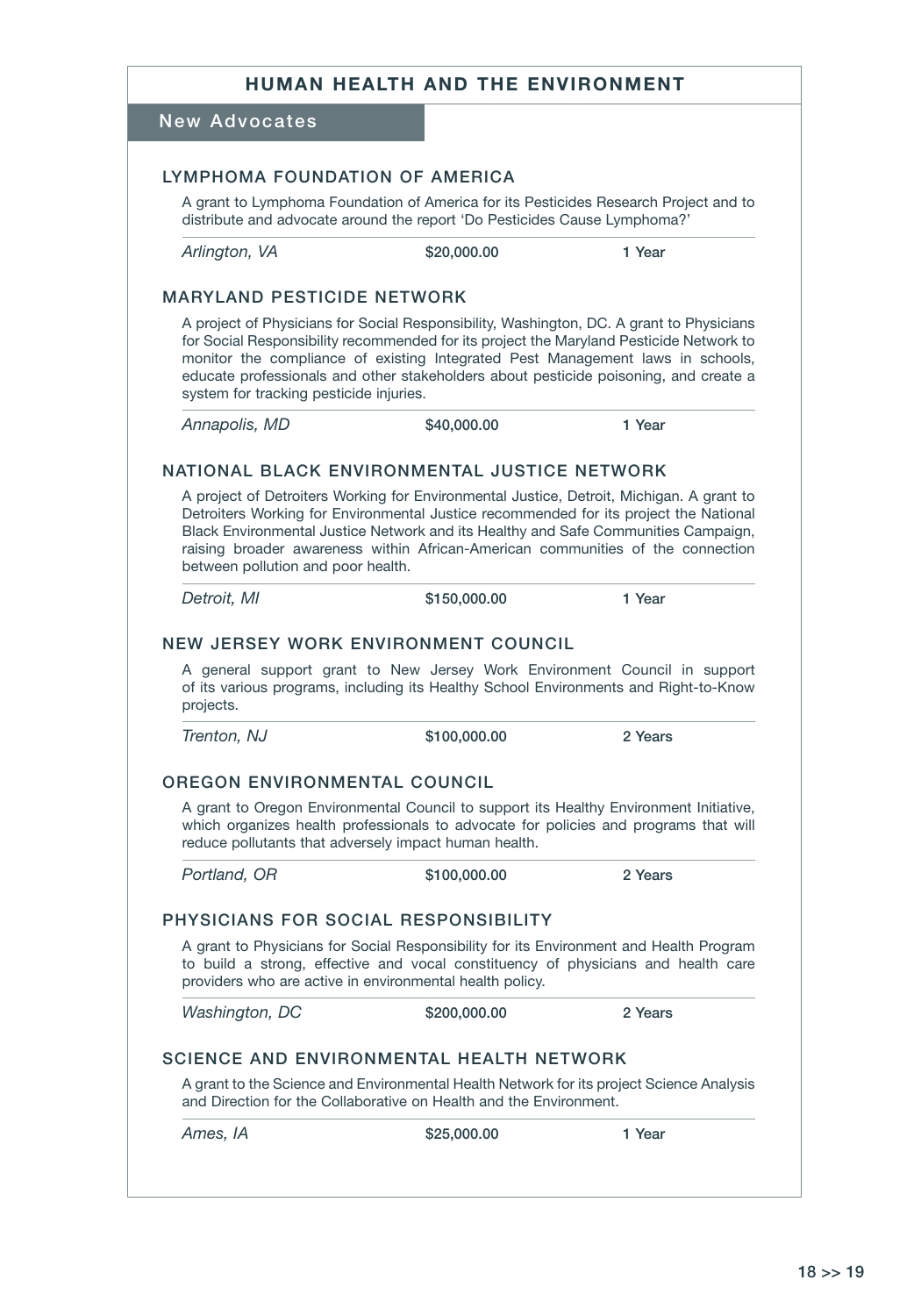|                                    | <b>HUMAN HEALTH AND THE ENVIRONMENT</b>                                                                                                                                                                                                                                                                                                              |         |
|------------------------------------|------------------------------------------------------------------------------------------------------------------------------------------------------------------------------------------------------------------------------------------------------------------------------------------------------------------------------------------------------|---------|
| <b>New Advocates</b>               |                                                                                                                                                                                                                                                                                                                                                      |         |
|                                    | UNIVERSITY OF MARYLAND SCHOOL OF NURSING                                                                                                                                                                                                                                                                                                             |         |
| Community' project.                | A project of University of Maryland Baltimore Foundation, Baltimore, Maryland. A grant<br>to University of Maryland Baltimore Foundation recommended for its support of the<br>University of Maryland School of Nursing Environmental Health Education Center, which<br>sponsors the 'Building Environmental Health Advocacy Capacity in the Nursing |         |
| <b>Baltimore, MD</b>               | \$100,000.00                                                                                                                                                                                                                                                                                                                                         | 2 Years |
| <b>WASHINGTON TOXICS COALITION</b> | A general support grant to Washington Toxics Coalition to support its various programs,<br>including its Toxic-Free Legacy Campaign to address persistent bioaccumulative toxics.                                                                                                                                                                    |         |
| Seattle, WA                        | \$110,000.00                                                                                                                                                                                                                                                                                                                                         | 2 Years |
|                                    | <b>WEST HARLEM ENVIRONMENTAL ACTION</b>                                                                                                                                                                                                                                                                                                              |         |
| to toxics.                         | A grant to West Harlem Environmental Action for its Environmental Health Leadership<br>Campaign to enlist new advocates into the movement to reduce human exposure                                                                                                                                                                                   |         |
| New York, NY                       | \$100,000.00                                                                                                                                                                                                                                                                                                                                         | 2 Years |
|                                    |                                                                                                                                                                                                                                                                                                                                                      |         |
|                                    | <b>KEY STATES</b>                                                                                                                                                                                                                                                                                                                                    |         |
|                                    |                                                                                                                                                                                                                                                                                                                                                      |         |
|                                    | <b>CENTER FOR PUBLIC INTEREST RESEARCH</b><br>To support the work of PIRG organizations based in Florida, Michigan, New Mexico,<br>North Carolina and Wisconsin in order to deepen each state's ability to deliver effective,<br>results-oriented advocacy on critical environmental issues, through the Center for Public                           |         |
| Boston, MA                         | Interest Research's State Action for a Clean and Healthy Environment project.<br>\$300,000.00                                                                                                                                                                                                                                                        | 1 Year. |
|                                    |                                                                                                                                                                                                                                                                                                                                                      |         |
|                                    | A grant to Sustain for its Midwest Communications Initiative to provide media and<br>communications services to Beldon grantees in Michigan, Minnesota and Wisconsin.                                                                                                                                                                                |         |
| <b>SUSTAIN</b><br>Chicago, IL      | \$75,000.00                                                                                                                                                                                                                                                                                                                                          | 1 Year  |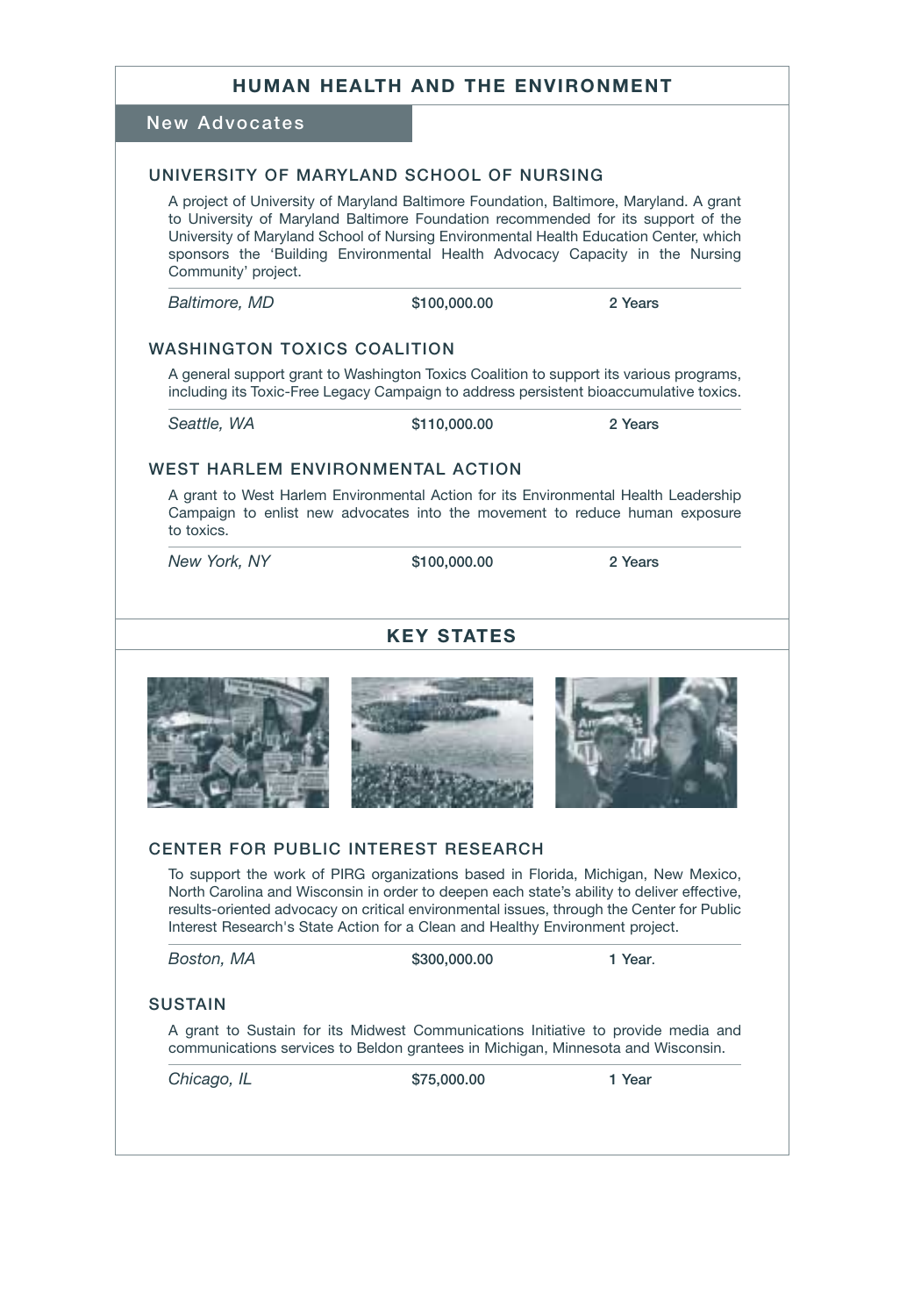| <b>Florida</b>                                                              |                                                                                                                                                                                                                                                                                                                                                             |        |
|-----------------------------------------------------------------------------|-------------------------------------------------------------------------------------------------------------------------------------------------------------------------------------------------------------------------------------------------------------------------------------------------------------------------------------------------------------|--------|
|                                                                             |                                                                                                                                                                                                                                                                                                                                                             |        |
| CLEAN WATER NETWORK                                                         |                                                                                                                                                                                                                                                                                                                                                             |        |
|                                                                             | A project of Natural Resources Defense Council, New York, New York. A grant to Natural<br>Resources Defense Council for its project the Clean Water Network Florida Clean Water<br>Campaign. To continue organizing and advocacy for clean water policies in Florida.                                                                                       |        |
| Washington, DC                                                              | \$100,000.00                                                                                                                                                                                                                                                                                                                                                | 1 Year |
| <b>EARTHJUSTICE LEGAL DEFENSE FUND</b>                                      |                                                                                                                                                                                                                                                                                                                                                             |        |
|                                                                             | A grant to EarthJustice Legal Defense Fund to support its Florida Sustainable Waters<br>Program to ensure that Florida's environmental community and its local networks have<br>access to skilled legal talent to enforce current clean water regulations.                                                                                                  |        |
| Oakland, CA                                                                 | \$100,000.00                                                                                                                                                                                                                                                                                                                                                | 1 Year |
|                                                                             | FEDERATION OF STATE CONSERVATION VOTER LEAGUES                                                                                                                                                                                                                                                                                                              |        |
|                                                                             | A project of League of Conservation Voters Education Fund, Washington, DC. A grant to<br>League of Conservation Voters Education Fund recommended for its support of the<br>efforts of Federation of State Conservation Voters Leagues to help establish and<br>strengthen state conservation voter leagues in Florida and around the country.              |        |
| Seattle, WA                                                                 | \$120,000.00                                                                                                                                                                                                                                                                                                                                                | 1 Year |
|                                                                             |                                                                                                                                                                                                                                                                                                                                                             |        |
| FLORIDA WILDLIFE FEDERATION                                                 |                                                                                                                                                                                                                                                                                                                                                             |        |
| South Florida.                                                              | A grant to Florida Wildlife Federation for its Constituent Advocacy project, an effort<br>to organize business owners, recreational users and outdoor sport enthusiasts in                                                                                                                                                                                  |        |
| Tallahassee, FL                                                             | \$35,000.00                                                                                                                                                                                                                                                                                                                                                 | 1 Year |
|                                                                             |                                                                                                                                                                                                                                                                                                                                                             |        |
|                                                                             | LEGAL ENVIRONMENTAL ASSISTANCE FOUNDATION                                                                                                                                                                                                                                                                                                                   |        |
|                                                                             | A general support grant to Legal Environmental Assistance Foundation in support of its<br>environmental advocacy and education programs in Florida.                                                                                                                                                                                                         |        |
| Tallahassee, FL                                                             | \$150,000.00                                                                                                                                                                                                                                                                                                                                                | 1 Year |
|                                                                             |                                                                                                                                                                                                                                                                                                                                                             |        |
| Michigan                                                                    |                                                                                                                                                                                                                                                                                                                                                             |        |
|                                                                             |                                                                                                                                                                                                                                                                                                                                                             |        |
|                                                                             | ARAB COMMUNITY CENTER FOR ECONOMIC                                                                                                                                                                                                                                                                                                                          |        |
| Southeast Michigan.                                                         | A grant to the Arab Community Center for Economic and Social Services for its<br>Environmental Program to protect the environmental health of communities in                                                                                                                                                                                                |        |
| Dearborn, MI                                                                | \$25,000.00                                                                                                                                                                                                                                                                                                                                                 | 1 Year |
| <b>AND SOCIAL SERVICES</b>                                                  |                                                                                                                                                                                                                                                                                                                                                             |        |
|                                                                             |                                                                                                                                                                                                                                                                                                                                                             |        |
| <b>MAURICE AND JANE SUGAR LAW CENTER</b><br>environmental advocacy efforts. | A grant to the Maurice and Jane Sugar Law Center to support its Environmental Justice<br>Project Community Education and Training Program to increase the number of trained<br>community leaders capable of identifying and organizing residents to mount strategies<br>to protect the environmental health of their neighborhoods and to support statewide |        |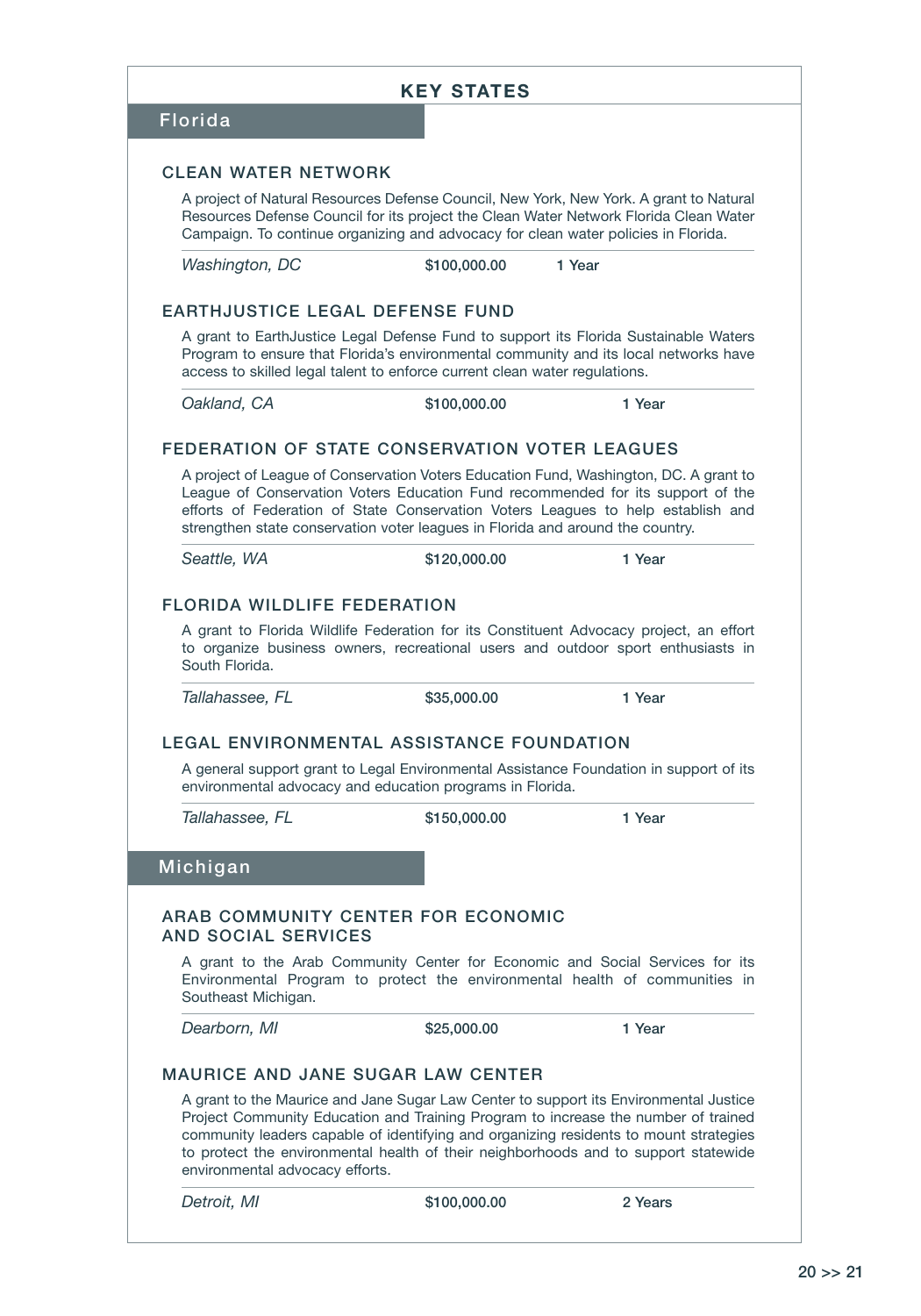| Michigan                           |                                                                                                                                                                                                                                                                                                       |                                                                                           |
|------------------------------------|-------------------------------------------------------------------------------------------------------------------------------------------------------------------------------------------------------------------------------------------------------------------------------------------------------|-------------------------------------------------------------------------------------------|
| NATIONAL WILDLIFE FEDERATION       |                                                                                                                                                                                                                                                                                                       |                                                                                           |
| Michigan, Minnesota and Wisconsin. | A grant to the National Wildlife Federation for its Clean the Rain State Mercury Project in                                                                                                                                                                                                           |                                                                                           |
| Ann Arbor, MI                      | \$70,000.00                                                                                                                                                                                                                                                                                           | 1 Year                                                                                    |
| <b>Minnesota</b>                   |                                                                                                                                                                                                                                                                                                       |                                                                                           |
| <b>CLEAN WATER FUND</b>            |                                                                                                                                                                                                                                                                                                       |                                                                                           |
| environmental advocates.           | A grant to Clean Water Fund to support its Strategic Planning and Development<br>Initiatives 2002 project to develop the organization's grassroots capacity and to<br>build an in-house opinion research capacity for Minnesota and the region's                                                      |                                                                                           |
| Minneapolis, MN                    | \$15,000.00                                                                                                                                                                                                                                                                                           | 1 Year                                                                                    |
| <b>CLEAN WATER FUND</b>            |                                                                                                                                                                                                                                                                                                       |                                                                                           |
| advocacy efforts in Minnesota.     | A project support grant to Clean Water Fund to support its organizing and state based                                                                                                                                                                                                                 |                                                                                           |
| Minneapolis, MN                    | \$150,000.00                                                                                                                                                                                                                                                                                          | 2 Years                                                                                   |
| <b>NATIONAL AUDUBON SOCIETY</b>    |                                                                                                                                                                                                                                                                                                       |                                                                                           |
|                                    | A grant to National Audubon Society to support Audubon Minnesota's Birds to Ballots                                                                                                                                                                                                                   |                                                                                           |
|                                    | ensure that the state's 13 Audubon chapters remain engaged in public policy work and<br>remain active members of the Minnesota Environmental Partnership.                                                                                                                                             | capacity-building project to seed a 'policy director' position within the organization to |
| New York, NY                       | \$100,000.00                                                                                                                                                                                                                                                                                          | 2 Years                                                                                   |
|                                    |                                                                                                                                                                                                                                                                                                       |                                                                                           |
|                                    |                                                                                                                                                                                                                                                                                                       |                                                                                           |
|                                    | A general support grant to Amigos Bravos to carry out public education, cross-cultural<br>outreach, and organizing activities in Albuquerque to protect traditional rural water<br>rights and water quality for the Middle Rio Grande.                                                                |                                                                                           |
| Taos, NM                           | \$50,000.00                                                                                                                                                                                                                                                                                           | 1 Year                                                                                    |
|                                    |                                                                                                                                                                                                                                                                                                       |                                                                                           |
| community health and safety.       | NEW MEXICO ENVIRONMENTAL LAW CENTER<br>A general support grant to New Mexico Environmental Law Center to provide<br>representation and other legal services to elevate the public discussion of environmental<br>issues and to assist environmental justice organizations in their efforts to protect |                                                                                           |
| Santa Fe, NM                       | \$75,000.00                                                                                                                                                                                                                                                                                           | 1 Year                                                                                    |
| New Mexico *<br>AMIGOS BRAVOS      | WESTERN ENVIRONMENTAL LAW CENTER                                                                                                                                                                                                                                                                      |                                                                                           |
|                                    | A grant to the Western Environmental Law Center for its New Mexico Land Use Initiative,<br>an effort to work collaboratively with residents in selected New Mexican counties to<br>envision, enact, and defend local land use ordinances.                                                             |                                                                                           |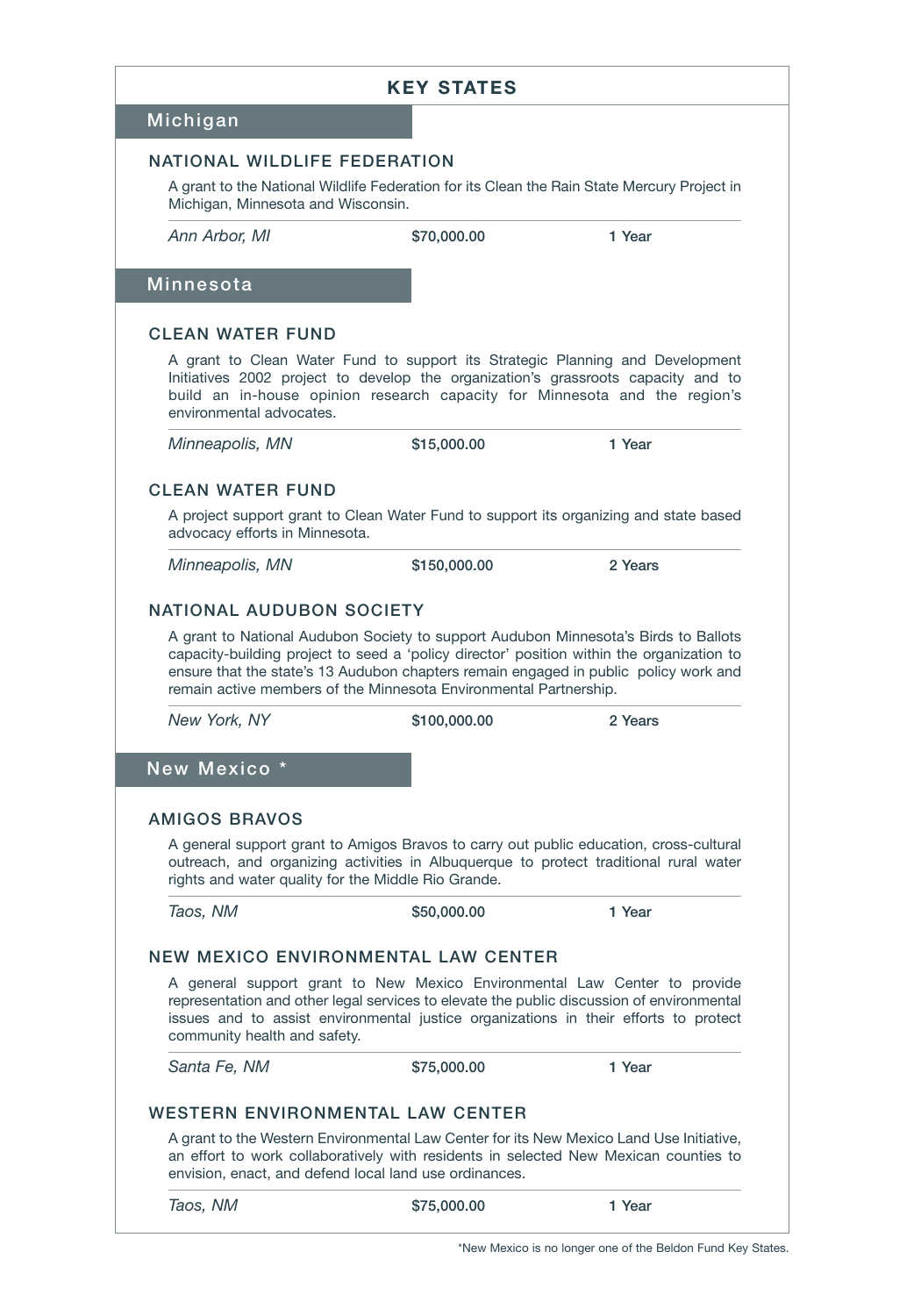|                                         | <b>KEY STATES</b>                                                                                                                                                                                                                                                        |         |
|-----------------------------------------|--------------------------------------------------------------------------------------------------------------------------------------------------------------------------------------------------------------------------------------------------------------------------|---------|
| <b>North Carolina</b>                   |                                                                                                                                                                                                                                                                          |         |
| CATAWBA RIVERKEEPER FOUNDATION          |                                                                                                                                                                                                                                                                          |         |
| expanding its volunteer network.        | A general support grant to Catawba Riverkeeper Foundation to support its efforts to<br>preserve, protect, and restore the Catawba River, including increasing staffing and                                                                                               |         |
| Charlotte, NC                           | \$60,000.00                                                                                                                                                                                                                                                              | 2 Years |
| <b>EARTH SHARE OF NORTH CAROLINA</b>    |                                                                                                                                                                                                                                                                          |         |
|                                         | A general support grant to Earth Share of North Carolina to expand the North Carolina<br>environmental community's access to new funding through increased workplace giving.                                                                                             |         |
| Durham, NC                              | \$100,000.00                                                                                                                                                                                                                                                             | 2 Years |
|                                         | ENVIRONMENTAL GRANTMAKERS ASSOCIATION                                                                                                                                                                                                                                    |         |
|                                         | A project of the Rockefeller Family Fund, New York, New York A grant to the<br>Rockefeller Family Fund recommended for its project the Environmental Grantmakers<br>Association, which sponsors the EGA 2002 Fall Retreat.                                               |         |
| New York, NY                            | \$10,000.00                                                                                                                                                                                                                                                              | 1 Year  |
| NORTH CAROLINA COASTAL FEDERATION       |                                                                                                                                                                                                                                                                          |         |
| water laws in the region and the state. | A grant to North Carolina Coastal Federation to support expansion of the Cape Hatteras<br>CoastKeeper program and engage a greater number of communities along the state's<br>coast in public education and advocacy that will result in stronger enforcement of clean   |         |
| Newport, NC                             | \$100,000.00                                                                                                                                                                                                                                                             | 2 Years |
|                                         | NORTH CAROLINA CONSERVATION NETWORK                                                                                                                                                                                                                                      |         |
|                                         | A grant to North Carolina Conservation Network for its Legacy Project to increase the<br>organization's high donor and event revenue, and diversify its foundation support.                                                                                              |         |
| Raleigh, NC                             | \$60,000.00                                                                                                                                                                                                                                                              | 1 Year  |
|                                         | NORTH CAROLINA CONSERVATION NETWORK                                                                                                                                                                                                                                      |         |
|                                         | A grant to North Carolina Conservation Network for its project, 'Collective long-term<br>planning among North Carolina statewide conservation advocacy organizations.                                                                                                    |         |
| Raleigh, NC                             | \$6,000.00                                                                                                                                                                                                                                                               | 1 Year  |
| PAMLICO-TAR RIVER FOUNDATION            |                                                                                                                                                                                                                                                                          |         |
| North Carolina.                         | A general support grant to Pamlico-Tar River Foundation to support a partnership with<br>the Neuse River Foundation to advocate for protecting and cleaning up two of the largest<br>watersheds in the state and for stronger enforcement of current clean water laws in |         |
| Washington, NC                          | \$100,000.00                                                                                                                                                                                                                                                             | 2 Years |
|                                         |                                                                                                                                                                                                                                                                          |         |
| SIERRA CLUB FOUNDATION                  |                                                                                                                                                                                                                                                                          |         |
|                                         | A grant to Sierra Club Foundation to provide continued support to the North Carolina<br>Chapter's Clean Water Campaign to fight dangerous pollution from hog farms in North<br>Carolina and to advocate for stronger clean water laws in the state.                      |         |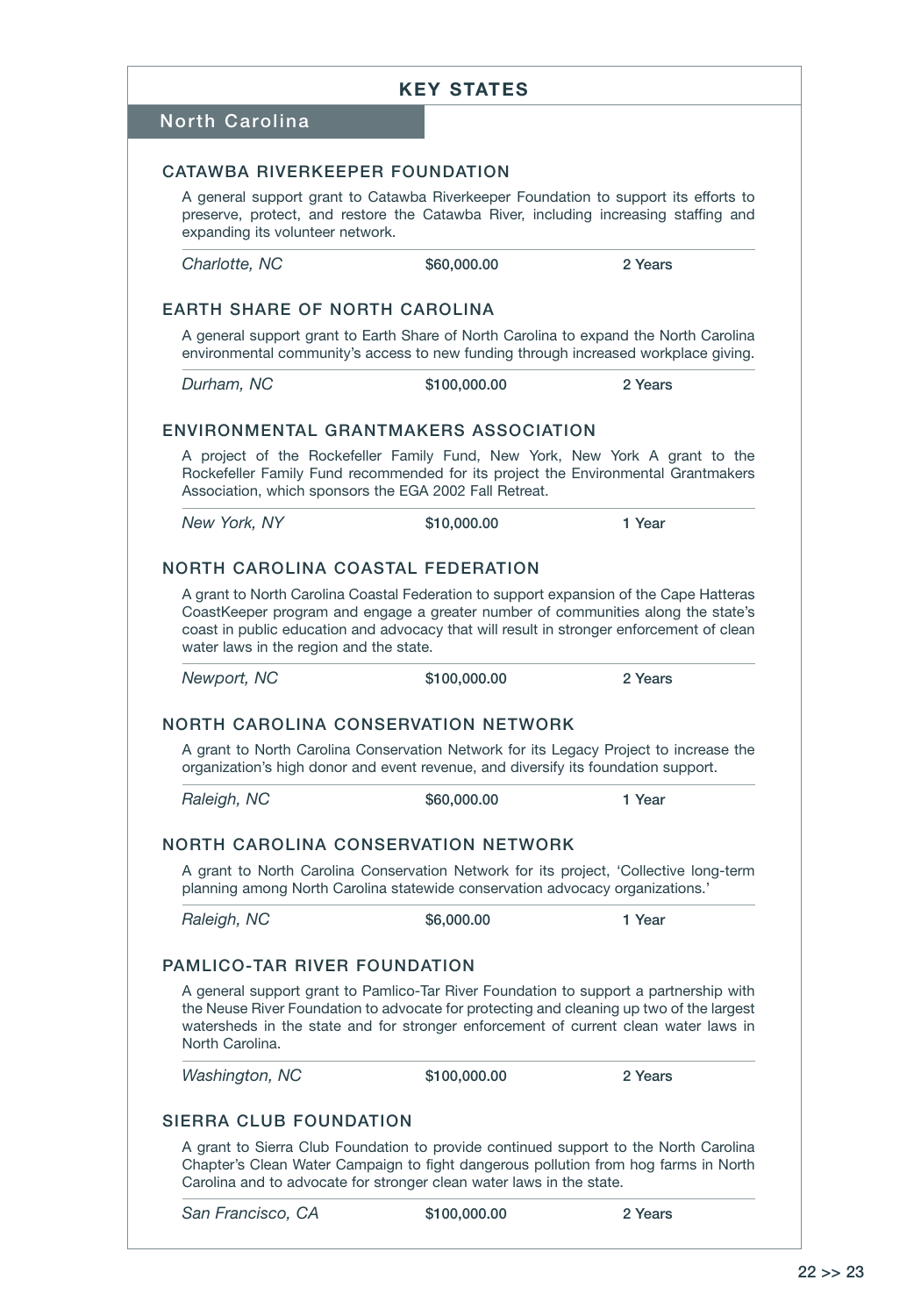|                                        | <b>KEY STATES</b>                                                                                                      |                                                                                                                                                                                                                                                                                                                                                                     |
|----------------------------------------|------------------------------------------------------------------------------------------------------------------------|---------------------------------------------------------------------------------------------------------------------------------------------------------------------------------------------------------------------------------------------------------------------------------------------------------------------------------------------------------------------|
| Wisconsin                              |                                                                                                                        |                                                                                                                                                                                                                                                                                                                                                                     |
| MIDWEST ENVIRONMENTAL ADVOCATES        |                                                                                                                        |                                                                                                                                                                                                                                                                                                                                                                     |
| environmental advocacy.                |                                                                                                                        | A general support grant to Midwest Environmental Advocates to support its<br>various programs, including the Impact Litigation program, which reaches out to<br>pro-bono lawyers and environmental groups to make the link from litigation to                                                                                                                       |
| Madison, WI                            | \$300,000.00                                                                                                           | 3 Years                                                                                                                                                                                                                                                                                                                                                             |
| RIVER ALLIANCE OF WISCONSIN            |                                                                                                                        |                                                                                                                                                                                                                                                                                                                                                                     |
| for Wisconsin.                         |                                                                                                                        | A general support grant to River Alliance of Wisconsin to increase the number of locally<br>based river advocates trained to be active in public policy debates on healthy waters                                                                                                                                                                                   |
| Madison, WI                            | \$150,000.00                                                                                                           | 2 Years                                                                                                                                                                                                                                                                                                                                                             |
| <b>WISCONSIN CITIZEN ACTION FUND</b>   |                                                                                                                        |                                                                                                                                                                                                                                                                                                                                                                     |
|                                        | a multi-issue and multi-constituency organization in ongoing coalition work.                                           | A general support grant to Wisconsin Citizen Action Fund to increase and diversify the<br>advocacy capacity of the state's environmental community by ensuring participation of                                                                                                                                                                                     |
| Madison, WI                            | \$160,000.00                                                                                                           | 2 Years                                                                                                                                                                                                                                                                                                                                                             |
|                                        | WISCONSIN CONSERVATION VOTERS INSTITUTE                                                                                | A project of 1000 Friends of Wisconsin Land Use Institute, Madison, Wisconsin. A grant<br>to 1000 Friends of Wisconsin Land Use Institute recommended for its support of the<br>efforts of the Wisconsin Conservation Voters Institute to educate and engage voters on                                                                                              |
| environmental issues.<br>Watertown, WI | \$100,000.00                                                                                                           | 2 Years                                                                                                                                                                                                                                                                                                                                                             |
| WISCONSIN STEWARDSHIP NETWORK          |                                                                                                                        |                                                                                                                                                                                                                                                                                                                                                                     |
| influence with policymakers.           |                                                                                                                        |                                                                                                                                                                                                                                                                                                                                                                     |
| Madison, WI                            | \$150,000.00                                                                                                           | A project of Wisconsin's Environmental Decade Institute, Madison, Wisconsin. A grant<br>to Wisconsin's Environmental Decade Institute recommended for its support of the<br>efforts of Wisconsin Stewardship Network to increase the size of the coalition it<br>represents, to improve the ability to mobilize members when needed, and to increase its<br>2 Years |
|                                        | WISCONSIN'S ENVIRONMENTAL DECADE INSTITUTE                                                                             |                                                                                                                                                                                                                                                                                                                                                                     |
|                                        | enhanced capacity to engage the public in a multi-year 'healthy water' campaign.                                       | A grant to Wisconsin's Environmental Decade Institute to support Drinkable, Fishable,<br>Swimmable Water in the Heartland, a multi-year public opinion research and communi-<br>cations training project for Wisconsin environmental advocates that will result in an                                                                                               |
| Madison, WI                            | \$550,000.00                                                                                                           | 2 Years                                                                                                                                                                                                                                                                                                                                                             |
|                                        |                                                                                                                        |                                                                                                                                                                                                                                                                                                                                                                     |
|                                        | WISCONSIN'S ENVIRONMENTAL DECADE INSTITUTE<br>project to create a membership and fundraising plan for 2003 and beyond. | A grant to Wisconsin's Environmental Decade Institute for its Membership Development                                                                                                                                                                                                                                                                                |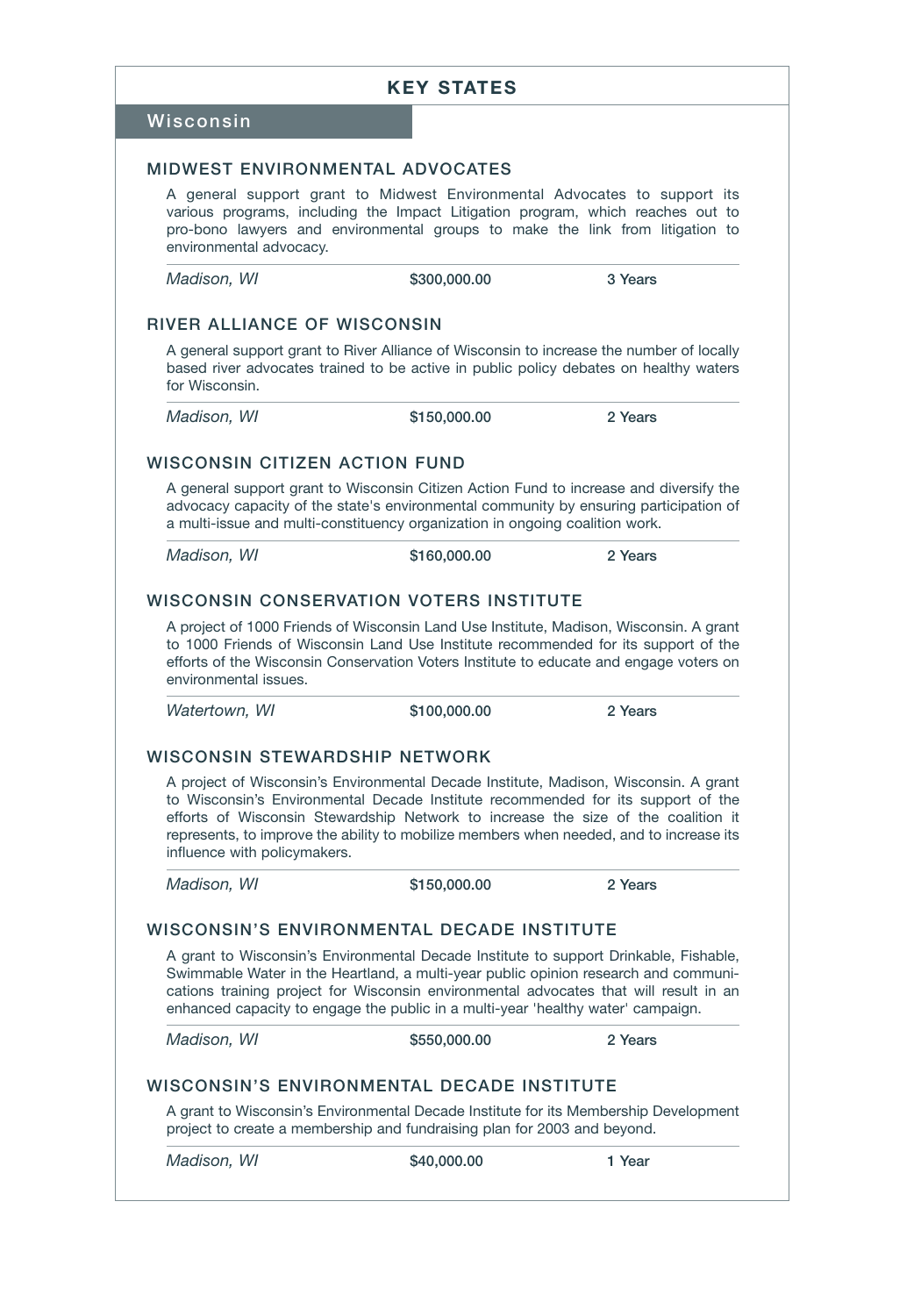## **DISCRETIONARY**

| A grant to Alliance for Justice for its Nonprofit Advocacy Project and Foundation<br>Advocacy Initiative to provide environmental groups in Beldon's key states<br>in-depth workshops on legal rights and obligations governing advocacy by<br>2 Years<br>A general support grant to the Environmental Leadership Program for its activities<br>1 Year<br>A general support grant to the Environmental Support Center to help grassroots and<br>state-based advocacy organizations, including those in Beldon's Key States and Human |
|--------------------------------------------------------------------------------------------------------------------------------------------------------------------------------------------------------------------------------------------------------------------------------------------------------------------------------------------------------------------------------------------------------------------------------------------------------------------------------------------------------------------------------------|
|                                                                                                                                                                                                                                                                                                                                                                                                                                                                                                                                      |
|                                                                                                                                                                                                                                                                                                                                                                                                                                                                                                                                      |
|                                                                                                                                                                                                                                                                                                                                                                                                                                                                                                                                      |
|                                                                                                                                                                                                                                                                                                                                                                                                                                                                                                                                      |
|                                                                                                                                                                                                                                                                                                                                                                                                                                                                                                                                      |
|                                                                                                                                                                                                                                                                                                                                                                                                                                                                                                                                      |
| Health and the Environment programs, to build capacity and strengthen leadership.                                                                                                                                                                                                                                                                                                                                                                                                                                                    |
| 1 Year                                                                                                                                                                                                                                                                                                                                                                                                                                                                                                                               |
|                                                                                                                                                                                                                                                                                                                                                                                                                                                                                                                                      |
| A general support grant to Green Corps for recruiting and training the next generation of<br>environmental leaders and deploying trainees as field support in current environmental                                                                                                                                                                                                                                                                                                                                                  |
| 2 Years                                                                                                                                                                                                                                                                                                                                                                                                                                                                                                                              |
|                                                                                                                                                                                                                                                                                                                                                                                                                                                                                                                                      |
| A grant to the Institute for Conservation Leadership to support a partnership with the                                                                                                                                                                                                                                                                                                                                                                                                                                               |
| Environmental Support Center in the project 'Rightsize, Don't Capsize: Managing in                                                                                                                                                                                                                                                                                                                                                                                                                                                   |
| 1 Year                                                                                                                                                                                                                                                                                                                                                                                                                                                                                                                               |
| LEAGUE OF CONSERVATION VOTERS EDUCATION FUND                                                                                                                                                                                                                                                                                                                                                                                                                                                                                         |
|                                                                                                                                                                                                                                                                                                                                                                                                                                                                                                                                      |
| A general support grant to the League of Conservation Voters Education Fund<br>to strengthen partnerships between national and state league of conservation<br>voters education funds and other issue-based advocacy groups, especially in Beldon's                                                                                                                                                                                                                                                                                  |
| 1 Year                                                                                                                                                                                                                                                                                                                                                                                                                                                                                                                               |
|                                                                                                                                                                                                                                                                                                                                                                                                                                                                                                                                      |
| A general support grant to National Environmental Trust to carry out its public                                                                                                                                                                                                                                                                                                                                                                                                                                                      |
|                                                                                                                                                                                                                                                                                                                                                                                                                                                                                                                                      |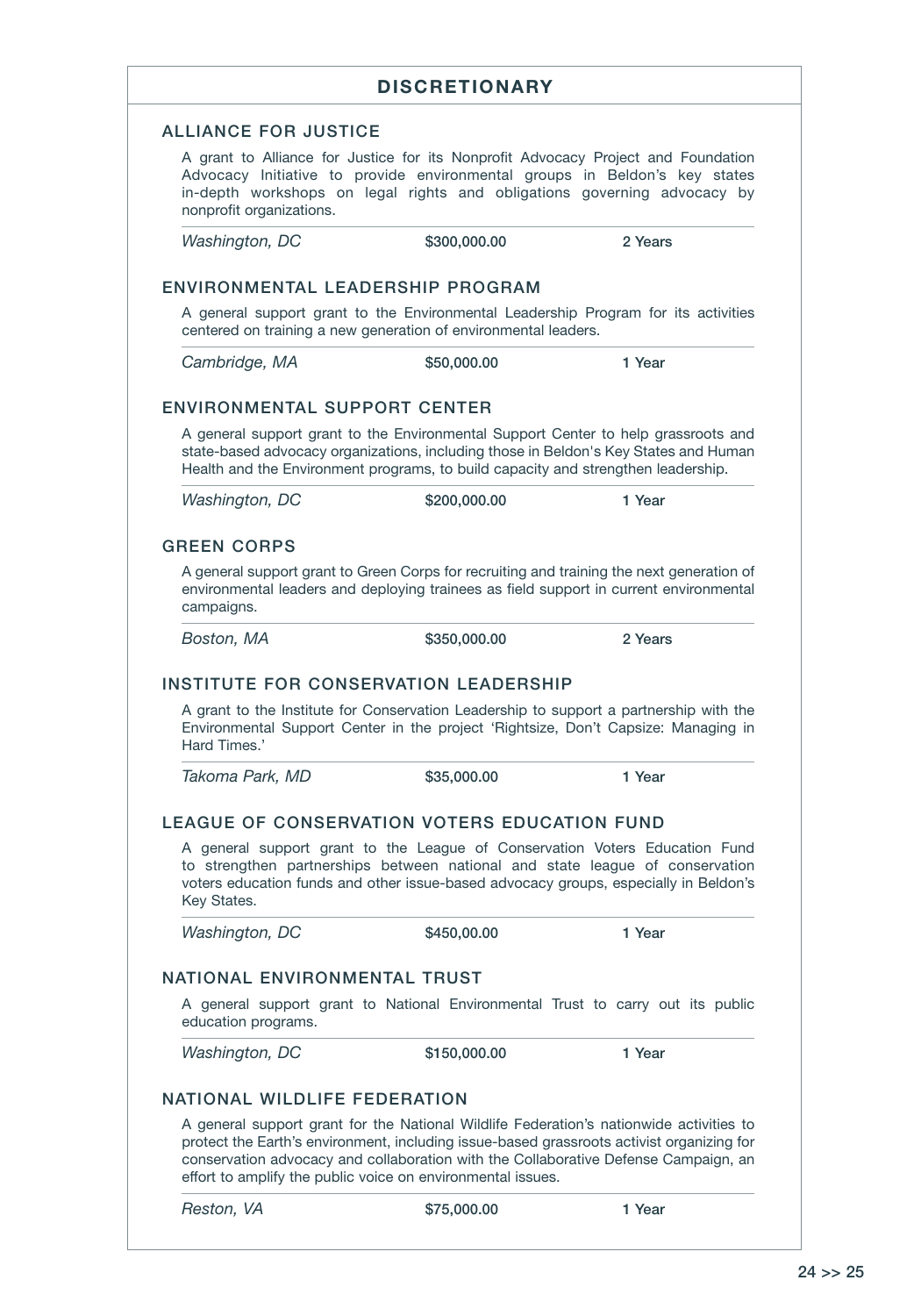|                                                                                        | <b>DISCRETIONARY</b>                                                                                                                                                                      |        |
|----------------------------------------------------------------------------------------|-------------------------------------------------------------------------------------------------------------------------------------------------------------------------------------------|--------|
| PARTNERSHIP PROJECT                                                                    |                                                                                                                                                                                           |        |
|                                                                                        | A general support grant to the Partnership Project to continue coordinating the activities<br>of its member groups in defense of environmental protections.                               |        |
| Washington, DC                                                                         | \$250,000.00                                                                                                                                                                              | 1 Year |
| <b>PARTNERSHIP PROJECT</b>                                                             |                                                                                                                                                                                           |        |
| opinion research.                                                                      | A general support grant to the Partnership Project to continue coordinating the<br>activities of its member groups in defense of environmental protections and to conduct                 |        |
| Washington, DC                                                                         | \$66,000.00                                                                                                                                                                               | 1 Year |
| ROCKEFELLER FAMILY FUND                                                                |                                                                                                                                                                                           |        |
|                                                                                        | A grant to the Rockefeller Family Fund for its Task Force for Environmental Integrity<br>project to address the national crisis in environmental enforcement.                             |        |
| New York, NY                                                                           | \$75,000.00                                                                                                                                                                               | 1 Year |
| San Francisco, CA                                                                      | activists to advocate on behalf of environmental protection.<br>\$240,000.00                                                                                                              | 1 Year |
|                                                                                        | A general support grant to the Sierra Club Foundation for programs including its National<br>Education Project, which educates the public about environmental issues and trains           |        |
|                                                                                        |                                                                                                                                                                                           |        |
|                                                                                        | TEXAS FUND FOR ENERGY AND ENVIRONMENTAL EDUCATION                                                                                                                                         |        |
| and corporate campaign activists.                                                      | A grant to the Texas Fund for Energy and Environmental Education to support the<br>second Empowering Democracy Annual Training, a four-day training event for grassroots                  |        |
| Austin, TX                                                                             | \$80,000.00                                                                                                                                                                               | 1 Year |
|                                                                                        | TEXAS FUND FOR ENERGY AND ENVIRONMENTAL EDUCATION                                                                                                                                         |        |
| corporate campaign activists.                                                          | A grant to the Texas Fund for Energy and Environmental Education to support the<br>Empowering Democracy Annual Training, a four-day training event for grassroots and                     |        |
| Austin. TX                                                                             | \$60,000.00                                                                                                                                                                               | 1 Year |
|                                                                                        | WASHINGTON ENVIRONMENTAL ALLIANCE FOR VOTER EDUCATION                                                                                                                                     |        |
|                                                                                        | A general support grant to Washington Environmental Alliance for Voter Education for its<br>voter participation and capacity-building programs.                                           |        |
| Seattle, WA                                                                            | \$50,000.00                                                                                                                                                                               | 1 Year |
| <b>EDUCATION PROJECT</b>                                                               | WESTERN ORGANIZATION OF RESOURCE COUNCILS                                                                                                                                                 |        |
|                                                                                        |                                                                                                                                                                                           |        |
| A general support grant to Western Organization of Resource Councils Education Project | for its efforts to build a grassroots power base through a network of local groups working<br>for environmental health, corporate accountability, family farms, and just social policies. |        |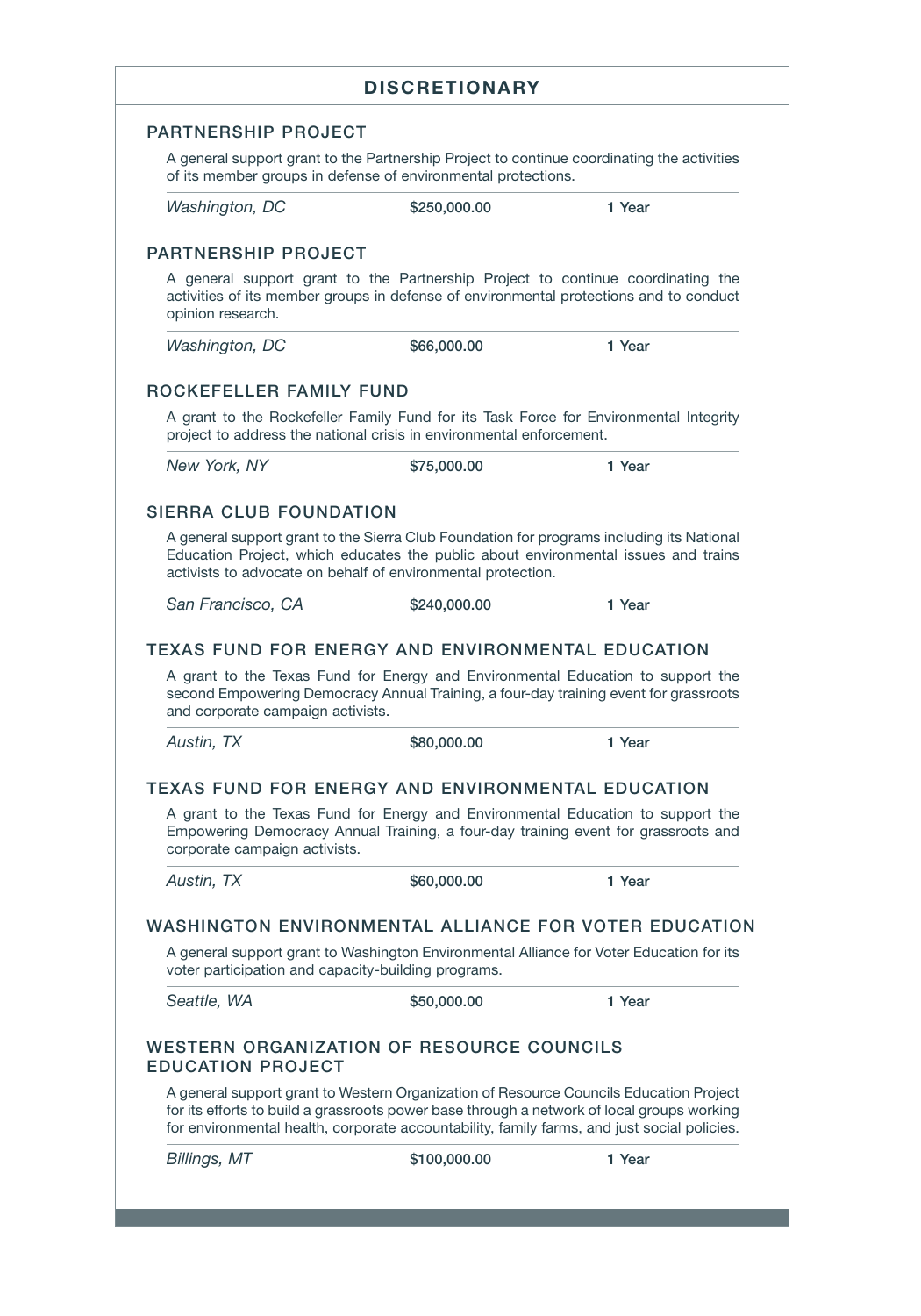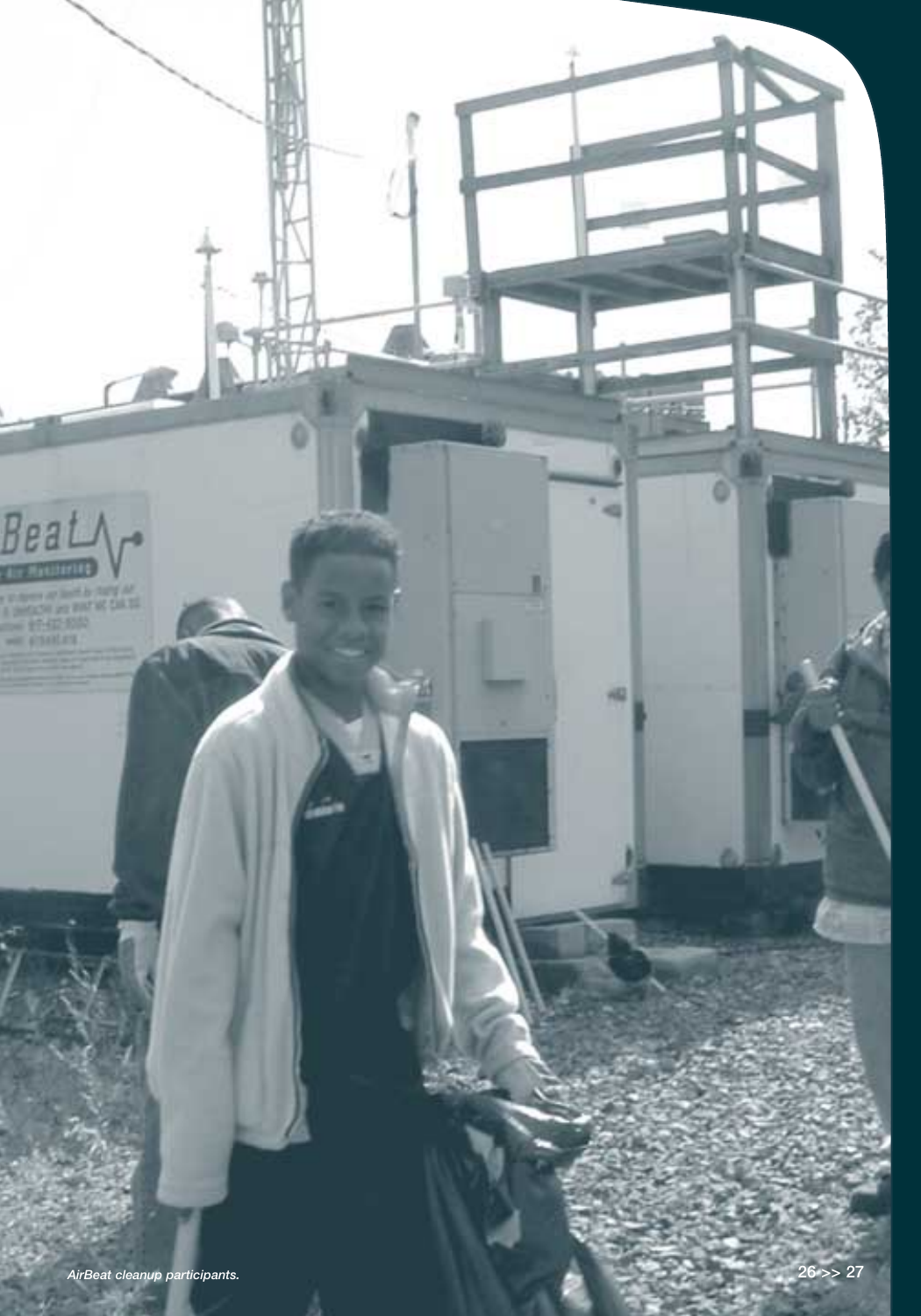## BELDON FUND PROGRAM GUIDELINES

The Beldon Fund focuses project and general support grants in two programs: Human Health and the Environment and Key States. These programs are designed to work together to achieve the vision and mission of the Fund. Proposals that work synergistically across programs are encouraged. Please visit our website, www.beldon.org, for the most current program information.

### HUMAN HEALTH AND THE ENVIRONMENT

The Human Health and the Environment program seeks to add new, powerful voices to promote a national consensus on the environment and to activate the public on issues that matter to people in a deeply personal and potent way. For many people there is a distinction between personal health and environmental health. For the Beldon Fund, there is no such distinction.

The Fund seeks proposals that engage new constituencies in exposing the connection between toxic chemicals and human health and in promoting public policies that prevent or eliminate environmental risks to people's health, particularly through application of the precautionary principle.

The program focuses grant making in three areas: *New Advocates, Human Exposure to Toxic Chemicals, and Environmental Justice.*

### New Advocates>>

Broaden and strengthen the environmental movement by including new, and potentially powerful, voices for change.

Goal> To encourage new-constituency groups to speak out, become advocates for environmental health and work for lasting improvement in health protections. The Fund will place high priority on the following specific constituencies: doctors, nurses, public health professionals, health-affected people, parents, and teachers.

#### Work the Fund supports>

>> Expanding the capacity of newconstituency organizations, particularly those with a demonstrated commitment to civic engagement, to mobilize public support for environmental health.

>> Environmental health campaigns that significantly involve new constituencies.

### Human Exposure to Toxic Chemicals>>

Reveal to the public the connection

between toxic chemicals and health so that people understand the importance of taking action now to protect their health and to advocate for change.

Goals> To increase people's awareness and understanding of the connection between environmental toxins and personal health. To protect and strengthen existing right to know policies. To involve more citizens in innovative and replicable monitoring programs that increase individual and public awareness of our growing exposure to environmental toxins.

#### Work the Fund supports>

>> Translating new developments in environmental health science (such as toxicogenomics and body burden data) into accessible tools for advocates, the media, and policy makers.

>> Efforts to research and frame environmental health messages.

>> Issue campaigns that demonstrate to the public the connection between environmental exposure and illness.

>> Defense against efforts to hamper the public's understanding of the links between exposure and illness.

### Environmental Justice–New Advocates>>

Goal> To train a cadre of young leaders from the environmental justice movement in advocacy skills, and to provide them with the tools they need to lead the diverse constituencies engaged in environmental issues that affect human health.

### Work the Fund supports>

>> Environmental justice advocacy through youth organizing, leadership development, and civic engagement.

>> Campaigns that foster youth organizing and leadership development from disproportionately affected communities.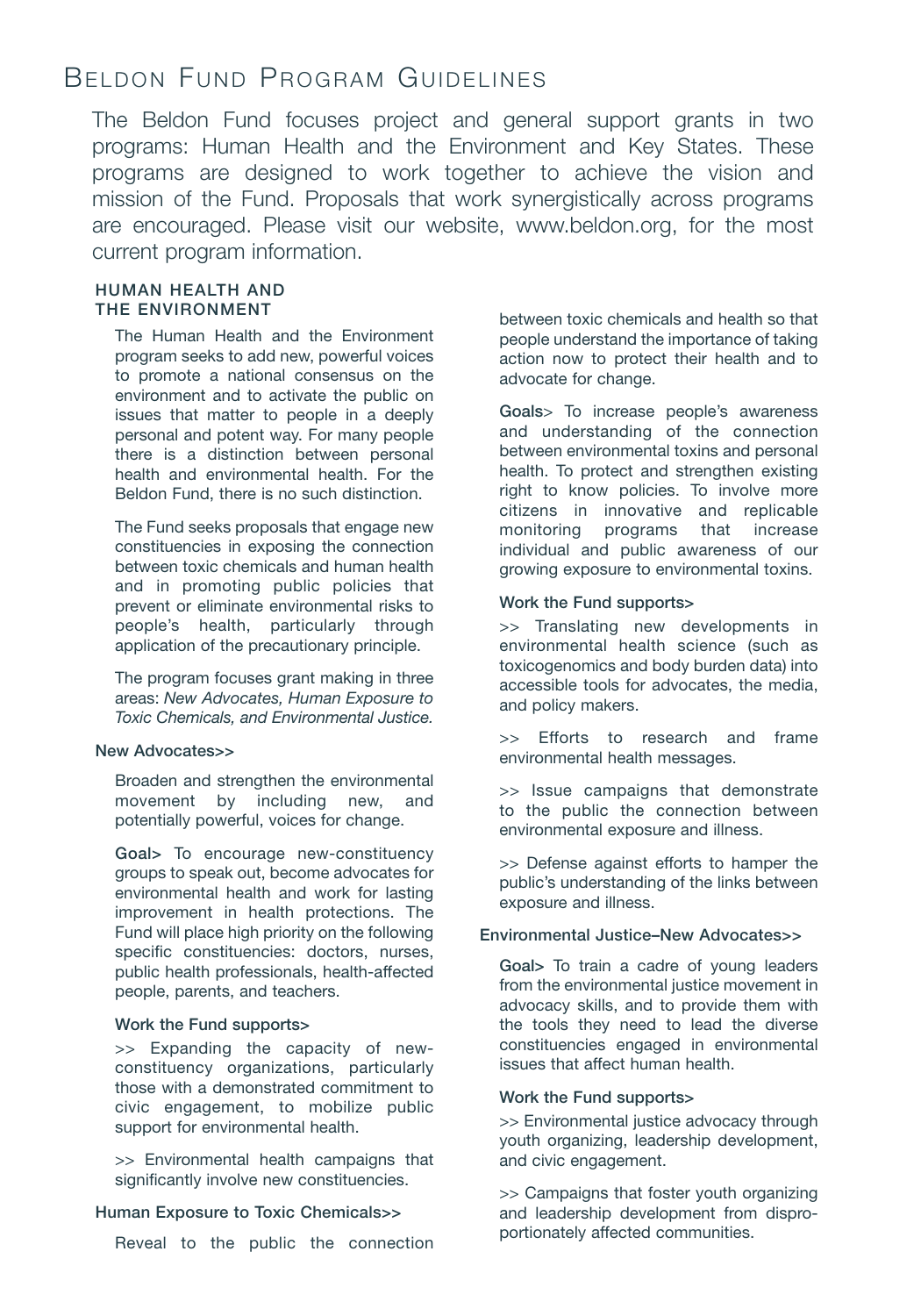## KEY STATES

The Key States program focuses on particular states where the power of a growing, energized consensus for environmental protection can be organized and brought to bear on public policy and policy makers.

The Beldon Fund believes that states hold the key to bringing about rapid, real change on environmental issues and policy in the United States. By strengthening public support for environmental protection in several of these key states, the Fund hopes to transform our nation's approach to environmental protection.

The Fund is currently accepting proposals from Florida, Michigan, Minnesota, Wisconsin, and North Carolina for this program. Proposals do not need to be tied to any particular issue or set of issues, but targeted issues must be those that will build active public support for the environment. From time to time, the Fund will add and remove states from this program.

Goals> Achieve stronger pro-environmental support by national, state, and local policymakers through public education in selected Key States. Help advocates in selected Key States develop adequate resources to replace Beldon's support when funding ends.

#### Work the Fund supports>

>> Strengthening the advocacy, organizing and media capacity of organizations promoting environmental protection.

>> Broad coalitions that promote pro-environmental decisions by policy makers.

>> Developing the fund-raising capacity of groups involved in environmental advocacy, including donor development, planned giving, membership development, and major donor fundraising.

### Other Grants

The Beldon Discretionary Fund: The Beldon Board of Trustees uses the Discretionary Fund to make special grants to projects and organizations consistent with the vision and mission of the foundation. The Fund does not accept unsolicited proposals for the Discretionary Fund.

| The Beldon Fund does not offer grants for:                                                                               |
|--------------------------------------------------------------------------------------------------------------------------|
| International efforts                                                                                                    |
| Academic or university projects, unless they are directly linked to environ-                                             |
| mental advocacy and have impact well beyond the academic community<br>School- or classroom-based environmental education |
| Acquisition of land                                                                                                      |
| Forest, wildlife habitat/refuges, land, marine, river, lake, wilderness                                                  |
| preservation, protection or restoration                                                                                  |
| Film, video or radio production                                                                                          |
| <b>Endowments</b>                                                                                                        |
| Capital campaigns                                                                                                        |
| Deficit reduction                                                                                                        |
| Acquisitions for museums or collections                                                                                  |
| Service delivery programs                                                                                                |
| Capital projects                                                                                                         |
| Research                                                                                                                 |
| Arts and/or culture                                                                                                      |
| Individuals                                                                                                              |
| Scholarships                                                                                                             |
| Publications                                                                                                             |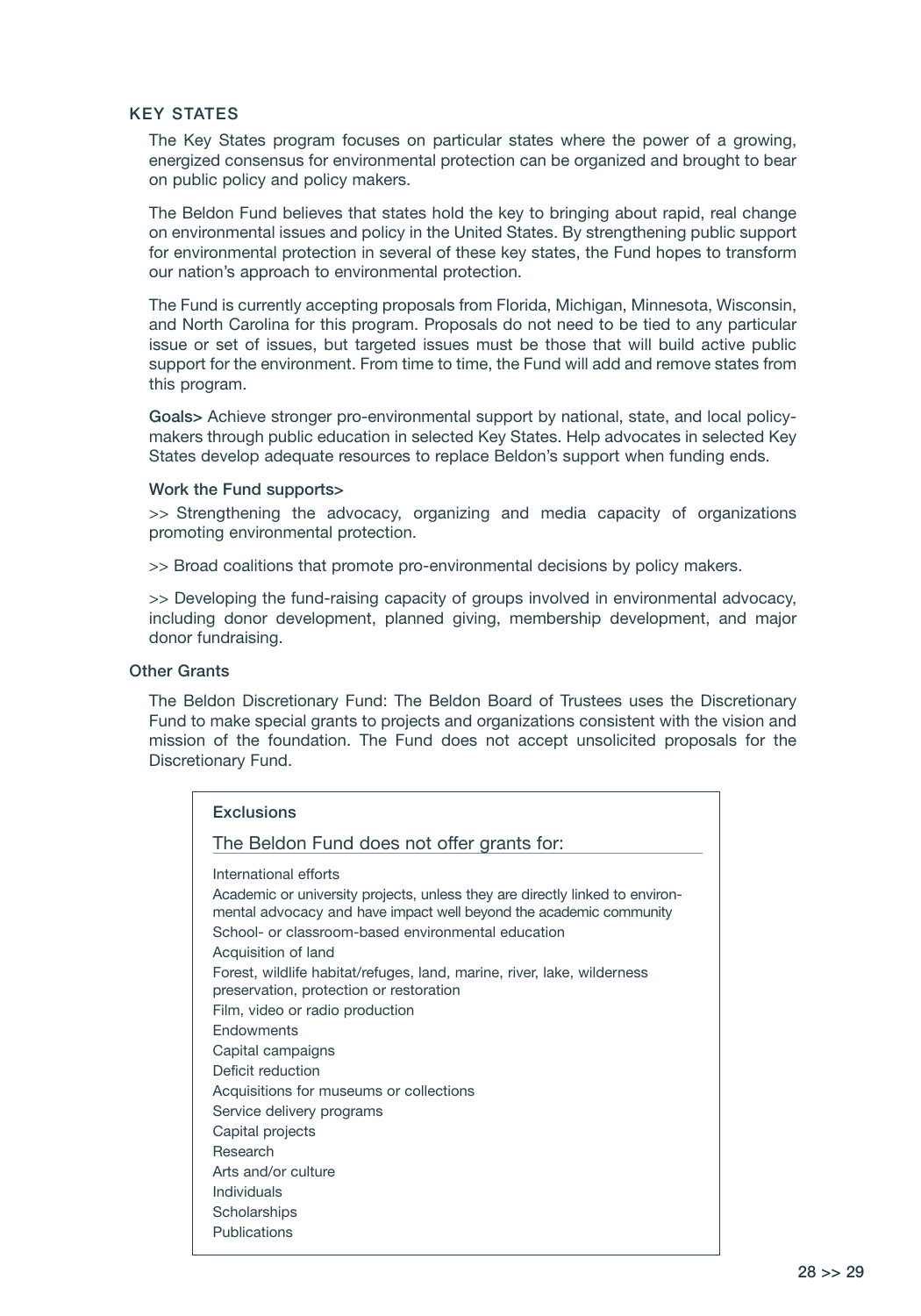# GRANT APPLICATION PROCEDURES

Organizations seeking grants from the Fund should begin the process by submitting a letter of inquiry in accordance with our Program Guidelines. The Fund grants both general support and project-specific support for one year or for multiple years. Content requirements and deadlines for letters of inquiry and invited proposals are specified under Deadlines. We require letters of inquiry from all organizations seeking grants from the Fund, including former grantees and current grantees seeking renewal.

There is no specific limit on the number of requests we will consider from a single organization, nor is there a limit on the number of years we will continuously fund an organization. The amount granted depends on the scope of the project and the size of the applicant's budget. (To learn more about the kinds of grants we provide, please review the List of Grants that we have awarded in the past, www.beldon.org/beldon/grantees)

The Fund makes grants to public charities classified as tax-exempt under section 501(c)(3) of the Internal Revenue code. If you do not have 501(c)(3) tax-exempt status please indicate the name of the public charity that serves as your fiscal sponsor.

## Deadlines

The Fund's staff reviews grant requests and makes recommendations to the Board of Trustees, which makes funding decisions three times a year at its meetings, usually in winter, spring, and fall.

Letters of inquiry and, at the Fund's invitation, proposals must be received in our office within the dates specified on our website to be considered at the next Board meeting. Letters of inquiry and proposals received outside the specified dates will not be considered by the Fund. If a grant is awarded, we will inform you of the Board's decision immediately following the Board meeting at which your proposal is discussed. Requests for funding may be denied at any time.

## Preparing Letters of Inquiry

Grant seekers should familiarize themselves with the Fund's Program Guidelines. Proposals are considered in two programs: Human Health and the Environment and Key States. Applicants should consult the Exclusions section of the Program Guidelines to make sure that their type of project is one the Fund supports. If, after reviewing the Program Guidelines and the Exclusions, you wish to apply for a grant, you should submit a letter of inquiry to begin the process.

Please send us two copies of a letter of inquiry of no more than three pages.

Your letter must include the following:

*1>> Date.*

*2>> Name and address of organization.*

*3>> Executive director and contact person(s); telephone and fax numbers; and, if available, e-mail and web addresses.*

*4>> Name, address, telephone number, and executive director of your fiscal sponsor, if applicable.*

*5>> A paragraph summarizing the organization's mission and work.*

*6>> A paragraph summarizing the purpose of your request and the activities to be supported (indicate whether you seek general or project support, and include the project title, if project funding is requested).*

*7>> A paragraph describing the outcomes (goals) to be achieved by your project or organization.*

*8>> A paragraph summarizing the proposal's relevance to the Beldon Fund's Program Guidelines, identifying the Beldon Fund program(s) to which your request applies.*

*9>> Total dollar amount requested and time period the grant will cover.*

*10>> Total dollar amount committed or requested from other funding sources and the names of those sources.*

*11>> Total dollar amount of your organizational budget for the current fiscal year.*

*12>> Total dollar amount of your actual organizational expenses for the most recently completed fiscal year.*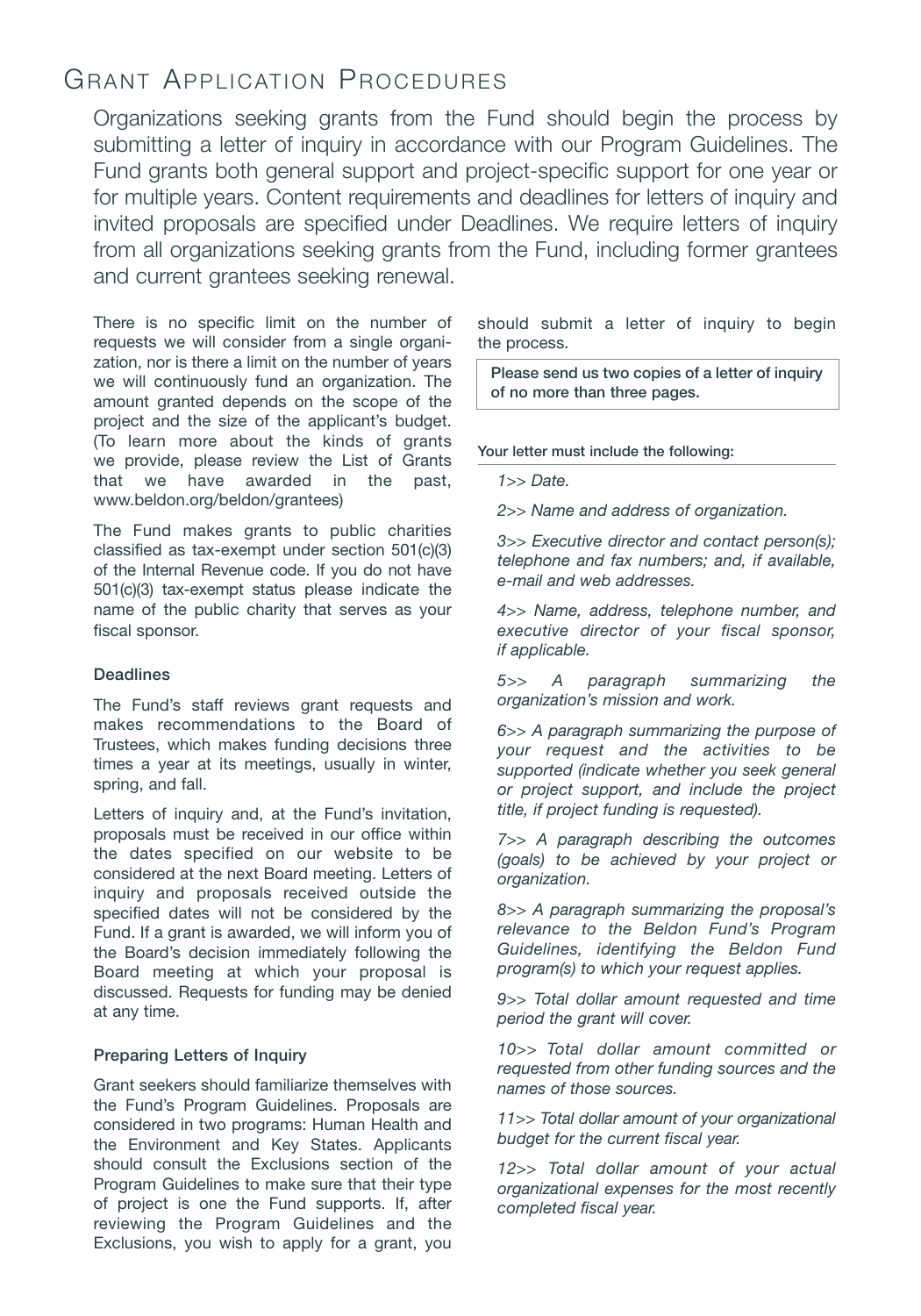*13>> Total dollar amount of the project budget for the current fiscal year, if applicable.*

*14>> The tax-exempt status of your organization or its fiscal sponsor.*

Mail two copies of your letter of inquiry to: Letters of Inquiry, Beldon Fund, 99 Madison Avenue, 8th Floor, New York, NY 10016

Please note that your letter of inquiry must be received in our office within the dates specified under Deadlines. We do not accept applications electronically or by fax at this time. Please do not submit examples of past work, articles, reports, books, videos, CDs or other supporting materials with your letter of inquiry. Our staff will promptly acknowledge the receipt of your letter of inquiry and give it careful consideration.

### The Fund's Response to Your Letter of Inquiry

Within one month of the closing date for submission of letters of inquiry, organizations whose programs or projects fit the Beldon Fund's Program Guidelines will be invited to submit a full proposal with supporting materials. All other applicants will be notified that the Beldon Fund will not be able to support their request.

If you have questions about our Program Guidelines or Grant Application Procedures, or about the status of a letter of inquiry you have submitted, please feel free to contact our Grants Manager, Holeri Faruolo, toll free at (800) 591-9595, or via email at info@beldon.org.

### Preparing a Full Proposal

If your organization is invited to submit a full proposal, it need not be elaborate. Your proposal should include a narrative of five-to-seven pages, and supporting material as detailed below. Proposals prepared for other foundations are acceptable as long as they include all of the Beldon Fund's required information and attachments. Also acceptable are the National Network of Grantmakers' Common Grant Application or an application used by another regional association of grant makers.

Please send us two complete copies of the proposal package. The proposal package should consist of the narrative plus financial information and attachments.

### Your five-to-seven page narrative should include:

*>> Organization background, including accomplishments and qualifications, particularly as they relate to the purpose for which you are requesting support.*

*>> Immediate problems or needs to be addressed by your project or organization.*

*>> The target population or community served by your project or organization and how that constituency is involved in the design and implementation of your work.*

*>> Long-term systemic or social change being sought.*

*>> Strategies for implementing the work and a timetable for achieving outcomes (goals).*

*>> Plan for evaluating the work (including criteria for success), and for disseminating the findings.*

*>> If appropriate, a plan for continuing the work beyond the grant period.* 

*>> If you are applying for renewal funding, submit a brief year-to-date narrative describing your use of the previous year's grant. (We will still expect a final grant report at the end of the year.)*

Your financial information should include:

*>> Organizational budget for the current fiscal year.\**

*>> Actual organizational income and expenses for the past two years.\**

*>> List of your organization's (and, your project's, if applicable) ten largest foundation sources of funding and the dollar amounts committed or pending for the current fiscal year.*

*>> List of your organization's ten largest foundation sources of funding over the last five years and their cumulative grant totals.*

*>> For project grant requests, an annual project budget (for multi-year requests, include an annual budget for each year for which you request funding).*

*>> For project grant requests, a statement of actual project income and expenses for the past two years, if available.*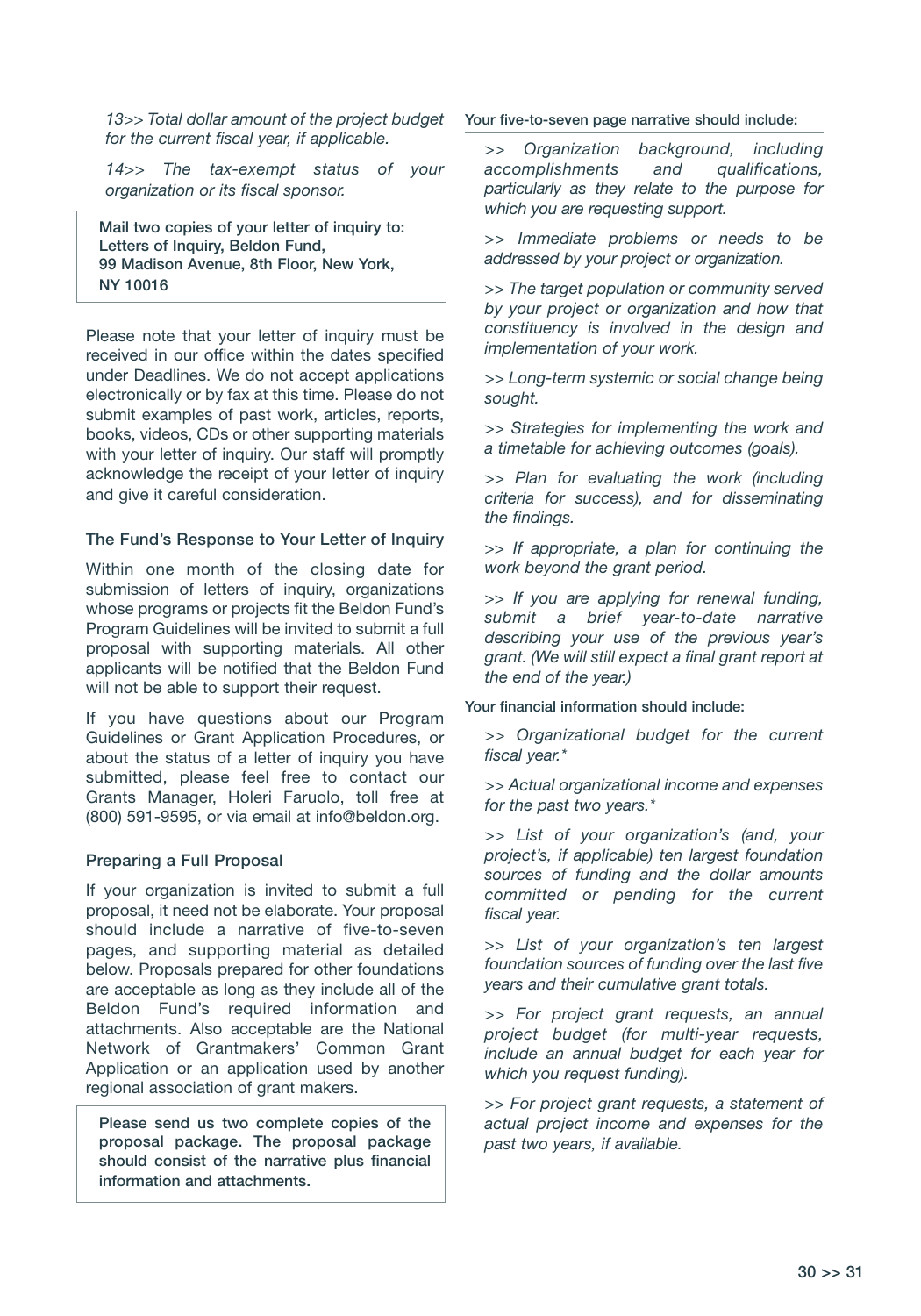Include the following attachments:

*>> IRS 501(c)(3) determination letter and all IRS rulings or notices regarding the taxexempt status of your organization.*

*>> If your organization does not have 501(c)(3) status, send the name and IRS 501(c)(3) determination letter of its fiscal sponsor.*

*>> A letter from the fiscal sponsor, if applicable, confirming its Board's authorization to sponsor your project or organization and that your project or organization's purpose is consistent with the fiscal sponsor's exempt purpose, and a letter of agreement between your organization and the fiscal sponsor outlining the terms of this relationship.*

*>> Most recent audited financial statements.\**

*>> Most recent IRS Form 990, including any schedules and attachments.\**

*>> Most recent annual report describing your organization's activities, if one is published.\**

*>> If your organization has made a 501(h) election, please include a copy of Form 5768 (Election to Make Expenditures to Influence Legislation).\**

*>> List of member organizations, if applicable.*

*>> List of your organization's Board of Directors and staff (describe Board and staff responsibilities, work and leadership experience, and criteria for board selection).\**

*>> The Beldon Fund provides grants to public charities. If your organization is not a public charity that has received tax-exempt status under Section 501(c)(3) of the Internal Revenue Code and intends to operate as a project of another organization, please supply all of the information requested above for that organization. If you have any questions about this issue, please contact our Grants Manager, Holeri Faruolo, toll free at (800) 591-9595, or via e-mail at info@beldon.org.*

We encourage you to submit an environmentally sensitive application: avoid folders, plastic covers, or binders and use double-sided copying where possible.

Mail two complete copies of the proposal package to Grant Proposals, Beldon Fund, 99 Madison Avenue, 8th Floor, New York, NY 10016. (Because proposals require a number of attachments, we do not accept proposals electronically or by fax.) Please note that your proposal must be received in our office within the dates listed under Deadlines.

Our staff will promptly acknowledge receipt of your proposal. During our review of your proposal, we may contact you for additional information or material. An invitation to send a proposal and any requests for additional information should not be interpreted as a guarantee of future support. If a grant is awarded, you will be asked to sign a Grant Agreement that describes the reporting and other requirements of the grant.

If you have questions about the status of the proposal you have submitted, or if there are significant changes or news that you would like us to know about during the course of our review, please feel free to contact the program officer who invited your proposal toll free at (800) 591-9595.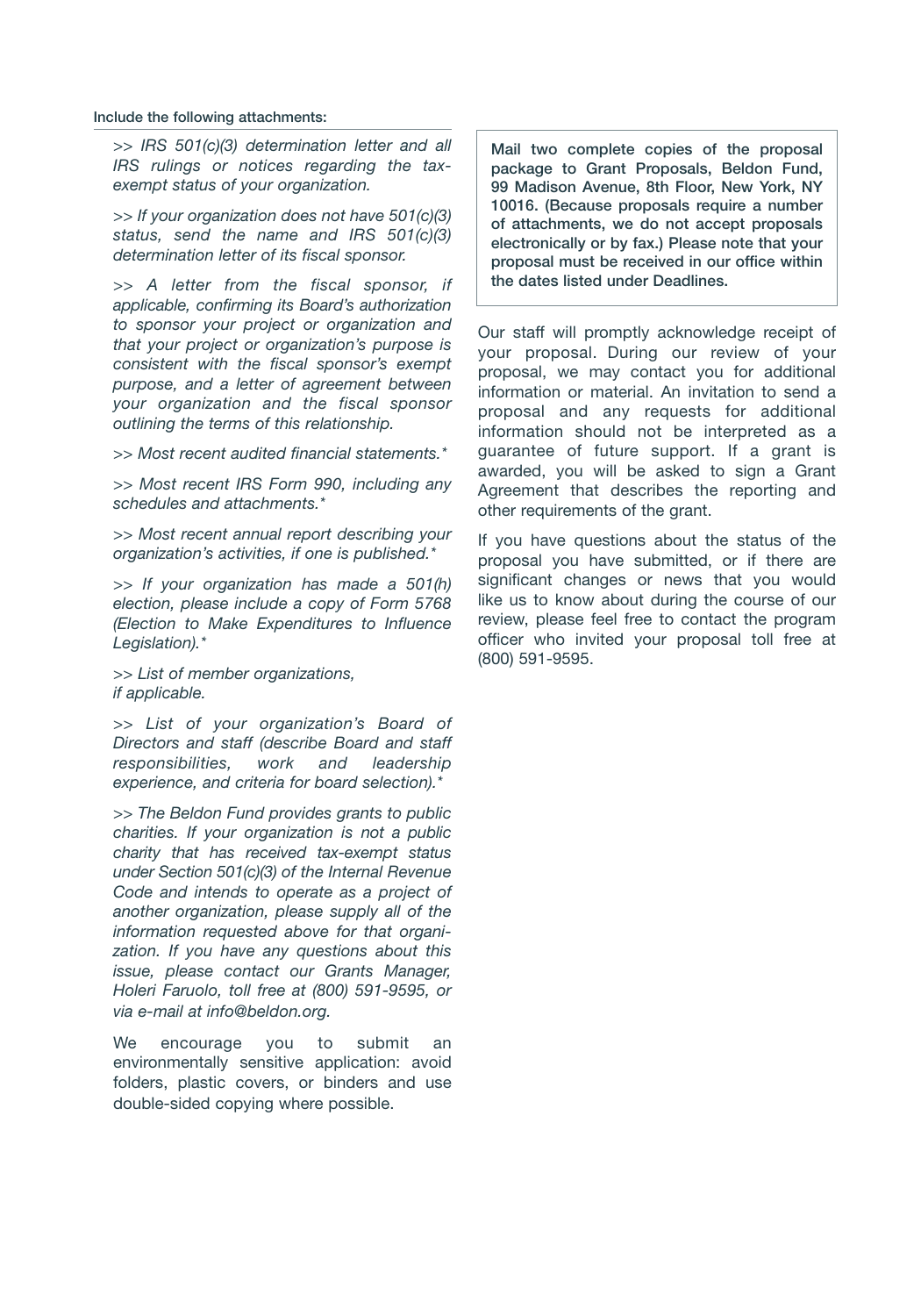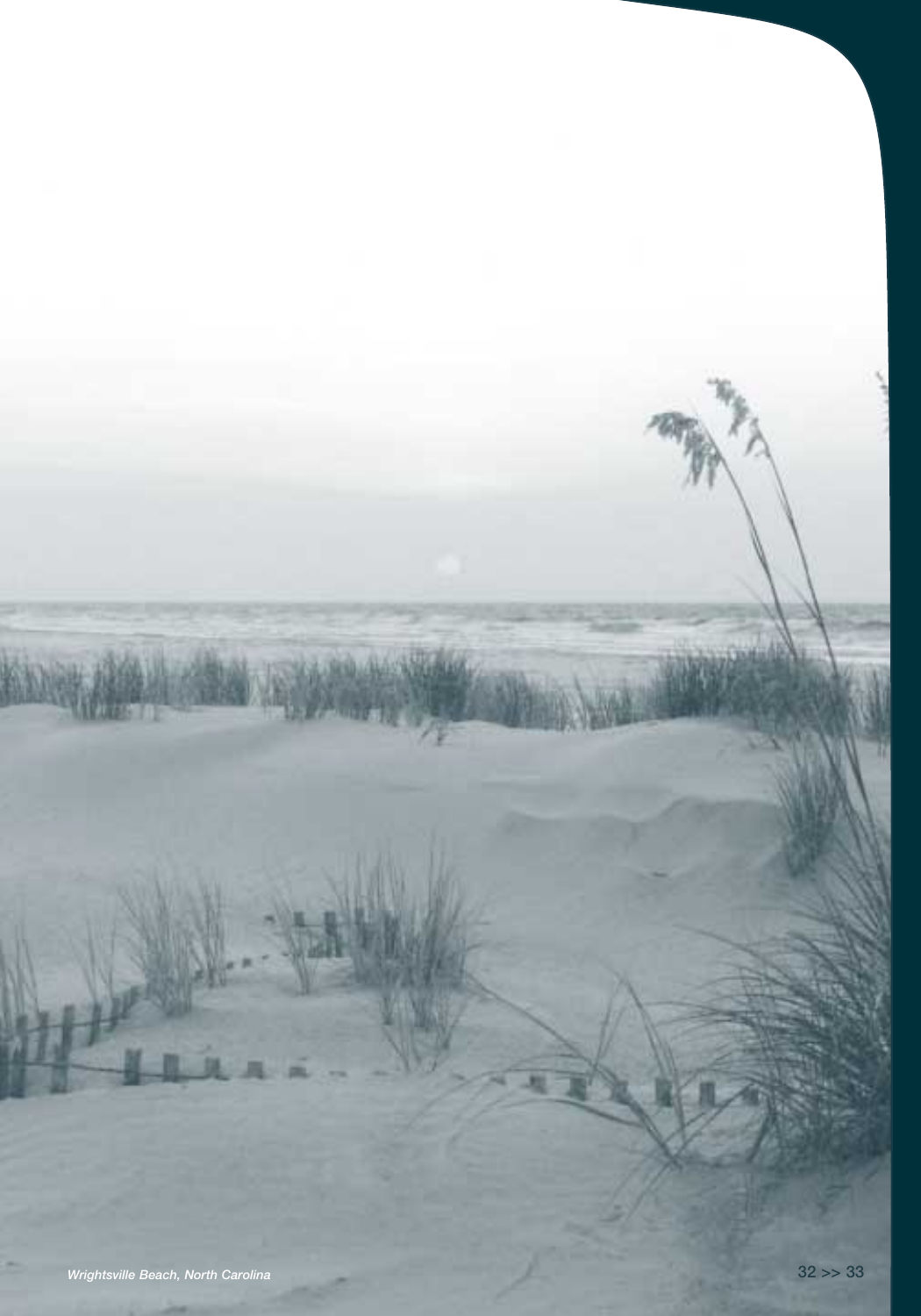# FINANCIAL REPORT>> INDEPENDENT AUDITORS' REPORT

*Board of Trustees Beldon II Fund 99 Madison Avenue New York, NY 10016*

*We have audited the balance sheets of Beldon II Fund as of December 31, 2002 and 2001 and the related statements of activities and cash flows for the years then ended. These financial statements are the responsibility of the Fund's management. Our responsibility is to express an opinion on these financial statements based on our audits.*

We conducted our audits in accordance with auditing standards generally accepted *in the United States of America. Those standards require that we plan and perform the audit to obtain reasonable assurance about whether the financial statements are free of material misstatement. An audit includes examining, on a test basis, evidence supporting the amounts and disclosures in the financial statements. An audit also includes assessing the accounting principles used and significant estimates made by management, as well as evaluating the overall financial statement presentation. We believe that our audits provide a reasonable basis for our opinion.*

*In our opinion, the financial statements referred to above present fairly, in all material respects, the financial position of Beldon II Fund as of December 31, 2002 and 2001 its changes in net assets and cash flows for the year then ended in accordance with accounting principles generally accepted in the United States of America.*

*Respectfully submitted,*

*Omr* f. Fkuspe + Co.

*Owen J. Flanagan & Company*

*New York, New York April 24, 2003*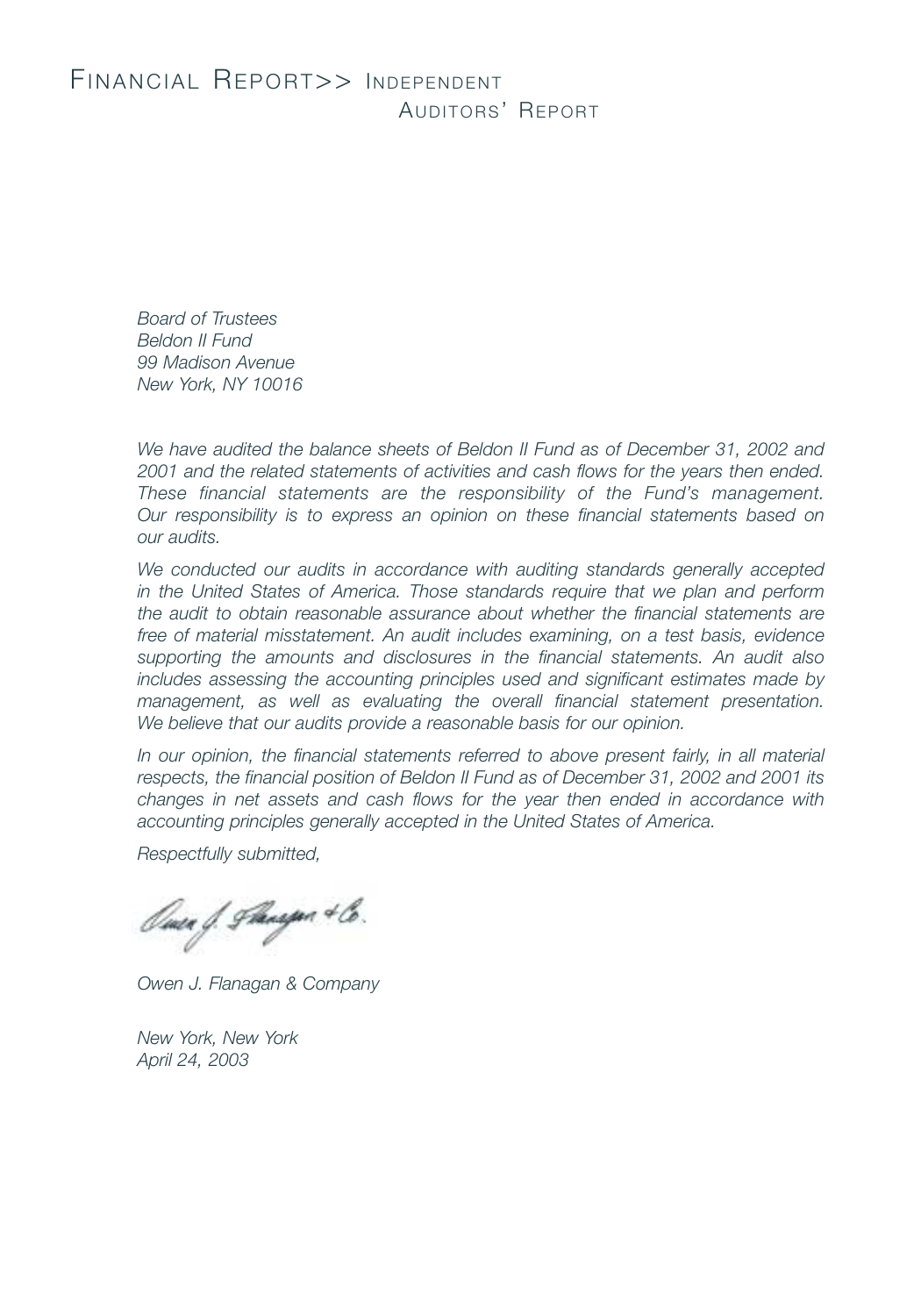|                           | 2002          | 2001         |
|---------------------------|---------------|--------------|
| <b>ASSETS</b>             |               |              |
| <b>CURRENT ASSETS</b>     |               |              |
| Cash and cash equivalents | \$<br>511,072 | \$<br>72,569 |
| Interest receivable       | 303,456       | 697,590      |
| Investments               | 72,541,591    | 86,172,569   |
| Rental deposits           | 37,360        | 37,360       |
| Other                     | 16,206        | 4,171        |
|                           | 73,409,685    | 86,984,259   |
| <b>FIXED ASSETS</b>       |               |              |
| Equipment                 | 133,002       | 131,432      |
| Furniture and fixtures    | 99,432        | 99,432       |
| Leasehold improvements    | 704,696       | 704,696      |
|                           | 937,130       | 935,560      |
| Accumulated depreciation  | (405,133)     | (305, 958)   |
|                           | 531,997       | 629,602      |
| <b>Total Assets</b>       | \$73,941,682  | \$87,613,861 |

## LIABILITIES AND NET ASSETS

| <b>LIABILITIES</b>                      |              |              |
|-----------------------------------------|--------------|--------------|
| Grants payable                          |              |              |
| Current                                 | \$3,885,000  | \$5,705,000  |
| Long-term                               | 125,000      | 530,000      |
| Accounts payable                        | 145,275      | 130,731      |
| Payroll related liabilities             | 2,939        | 17,135       |
| Federal excise tax                      |              |              |
| Current                                 |              | 30,000       |
| Deferred                                |              | 16,960       |
| <b>Total Liabilities</b>                | 4,158,214    | 6,429,826    |
| UNRESTRICTED NET ASSETS                 | 69,783,468   | 81,184,035   |
| <b>Total Liabilities and Net Assets</b> | \$73,941,682 | \$87,613,861 |

*The accompanying notes to financial statements are an integral part of these statements.*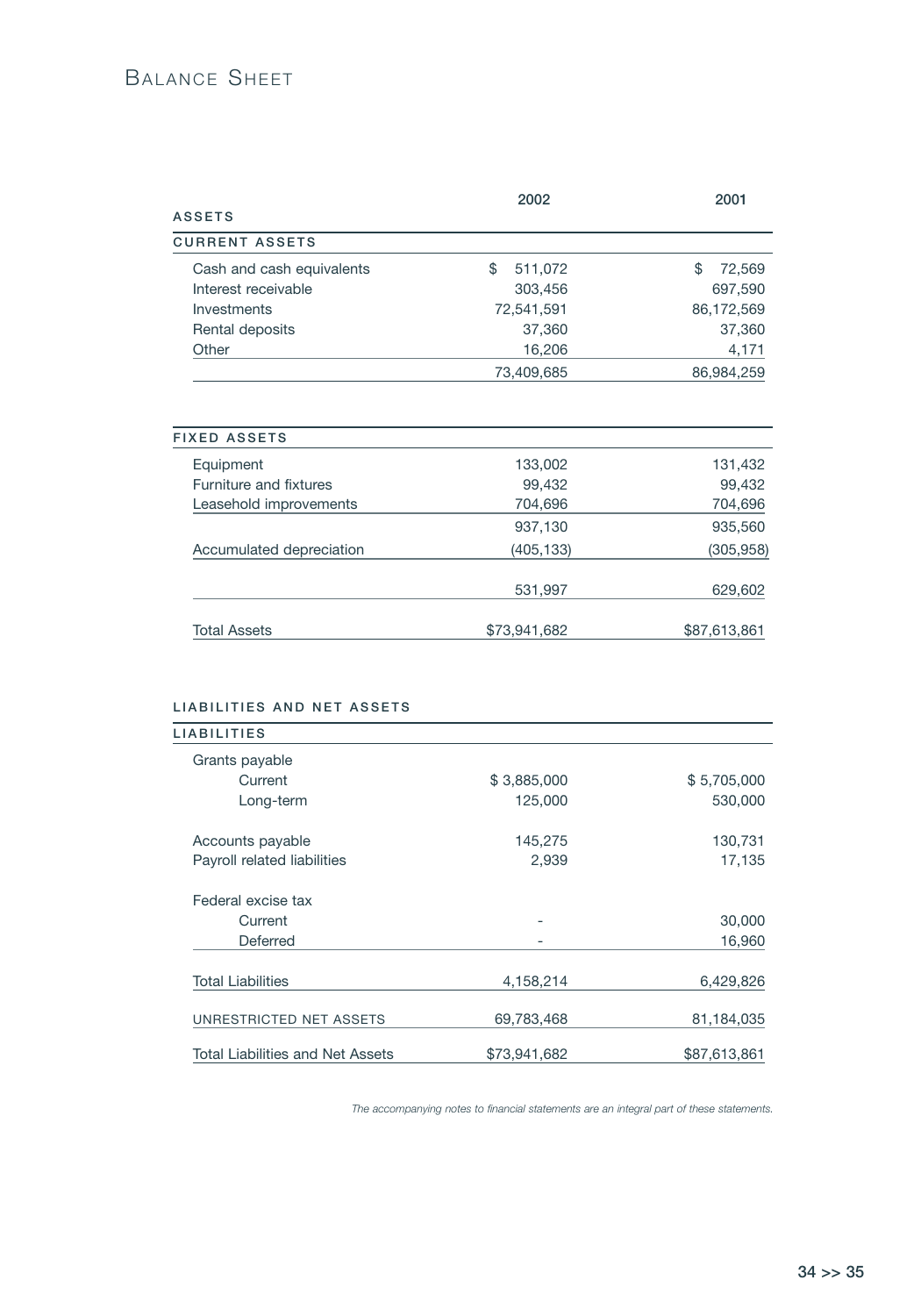# STATEMENT OF ACTIVITIES

|                                        | 2002           | 2001           |
|----------------------------------------|----------------|----------------|
| <b>SUPPORT AND REVENUE</b>             |                |                |
| Interest                               | \$2,646,295    | \$3,927,914    |
| <b>Dividends</b>                       | 291,664        | 416,967        |
| Gain on sale of investments and change |                |                |
| in unrealized gain                     | (2,049,717)    | (1,231,338)    |
| <b>Total Support and Revenues</b>      | 888,242        | 3,113,543      |
| <b>EXPENSES</b>                        |                |                |
| Program                                |                |                |
| Grants                                 | 9,425,250      | 11,475,500     |
| Matching gifts                         | 3,769          | 5,145          |
| Foundation directed projects           | 382,033        | 243,798        |
|                                        | 9,811,052      | 11,724,443     |
| Administration                         |                |                |
| Accounting and audit                   | 35,869         | 34,623         |
| Bank charges                           | 394            | 630            |
| Board meetings, conferences            |                |                |
| and travel                             | 87,795         | 164,903        |
| Consultants                            | 69,120         | 333,586        |
| Depreciation                           | 111,126        | 116,304        |
| Equipment                              | 37,924         | 24,482         |
| Excise taxes                           | 30,500         | 193,175        |
| Insurance                              | 5,758          | 4,013          |
| Investment fees                        | 433,418        | 366,982        |
| Legal                                  | 35,682         | 72,550         |
| Memberships                            | 28,215         | 16,206         |
| Office renovations                     | 100,315        |                |
| Office supplies                        | 53,823         | 54,672         |
| Payroll taxes and benefits             | 322,246        | 261,430        |
| Rent and utilities                     | 161,871        | 155,144        |
| Repairs and maintenance                | 28,804         | 30,812         |
| Salaries                               | 898,341        | 1,063,737      |
| Telephone                              | 36,556         | 46,126         |
|                                        | 2,477,757      | 2,939,375      |
| <b>Total Expenses</b>                  | 12,288,809     | 14,663,818     |
|                                        |                |                |
| Change in Net Assets                   |                |                |
| before Accounting Change               | (11,400,567)   | (11, 550, 275) |
| <b>Accounting Change</b>               |                | 18,709,211     |
| Change in Net Assets for the Year      | (11, 400, 567) | 7,158,936      |
| Net Assets, Beginning of Year          | 81,184,035     | 74,025,099     |
| NET ASSETS, END OF YEAR                | \$69,783,468   | \$81,184,035   |

*The accompanying notes to financial statements are an integral part of these statements.*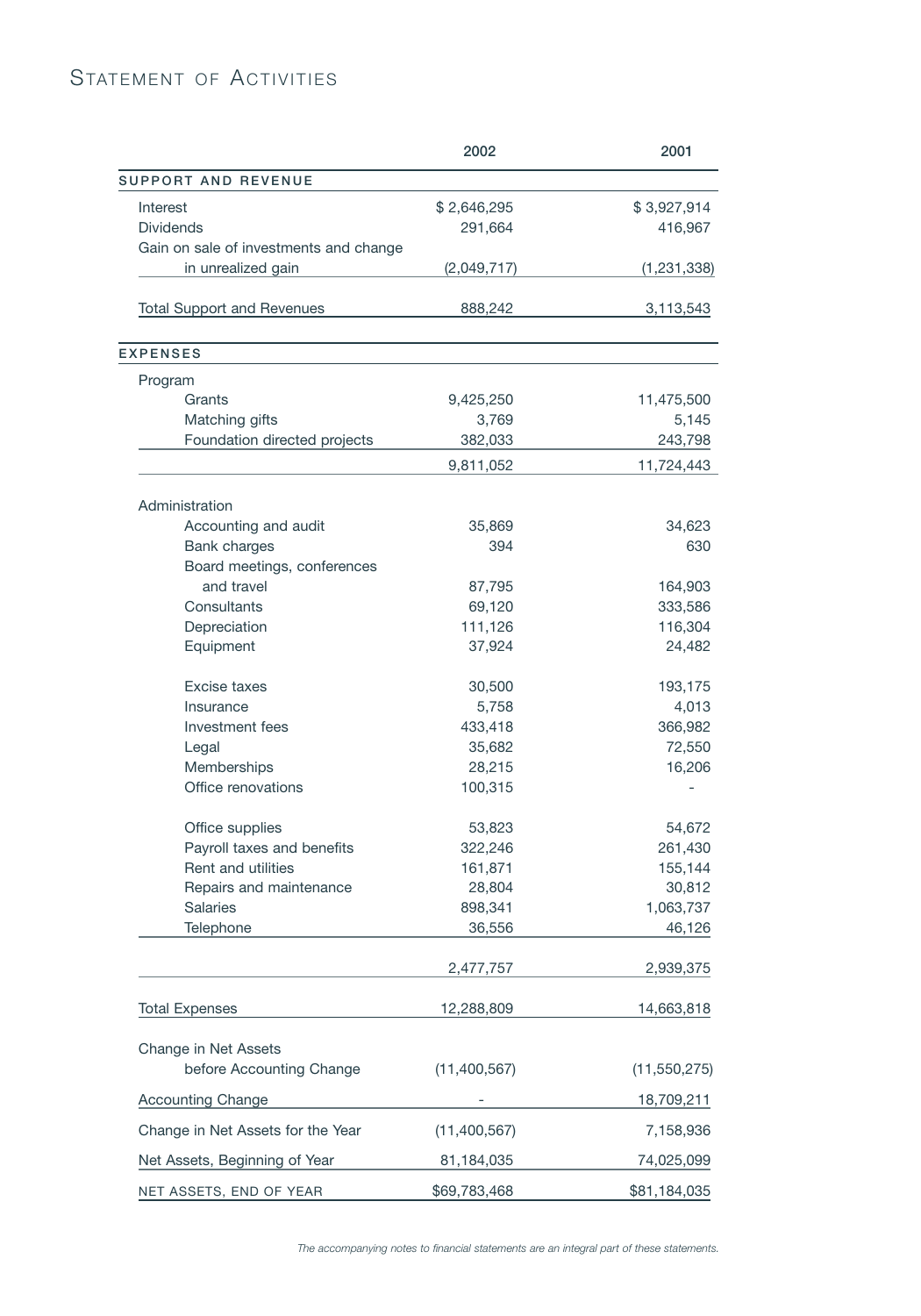# STATEMENT OF CASH FLOWS

|                                               | 2002           | 2001         |
|-----------------------------------------------|----------------|--------------|
| CASH FLOWS PROVIDED (USED)                    |                |              |
| FROM OPERATING ACTIVITIES                     |                |              |
| Change in net assets                          | \$(11,400,567) | \$7,158,936  |
| Adjustments to reconcile change in net assets |                |              |
| to net cash provided by operating activities: |                |              |
| Depreciation                                  | 111,126        | 116,304      |
| Accounting change                             |                | (18,709,211) |
| Realized (gain) loss on sale of investments   | 242,027        | (15,058,514) |
| Change in unrealized appreciation             | 1,807,691      | 16,289,852   |
| Decrease in interest receivable               | 394,134        | 59,341       |
| (Increase) decrease in other assets           | (12,035)       | 1,158        |
| Increase in accounts payable                  | 14,547         | 113,378      |
| Increase (decrease) in grants payable         | (2,225,000)    | (94,000)     |
| Increase (decrease) in Federal excise tax     |                |              |
| payable - current                             | (30,000)       | 30,000       |
| Increase (decrease) in payroll-related        |                |              |
| liabilities                                   | (14, 196)      | 3,242        |
|                                               | (11,112,273)   | (10,089,514) |
|                                               |                |              |

| FROM INVESTING ACTIVITIES                        |                |              |
|--------------------------------------------------|----------------|--------------|
| Purchase of fixed assets                         | (13, 520)      | (26, 619)    |
| Purchase of investments                          | (59, 822, 075) | (47,889,271) |
| Proceeds from sales or maturities of investments | 71.386.371     | 57,978,247   |
|                                                  | 11,550,776     | 10,062,357   |
| Net Increase (Decrease) in cash                  | 438,503        | (27, 157)    |
| Cash, Beginning of Year                          | 72,569         | 99,726       |
| Cash, End of Year                                | 511,072<br>\$  | \$<br>72,569 |
| Supplemental Information                         |                |              |
| Cash paid for excise taxes                       | S<br>60,500    | 163,175<br>S |

*The accompanying notes to financial statements are an integral part of these statements.*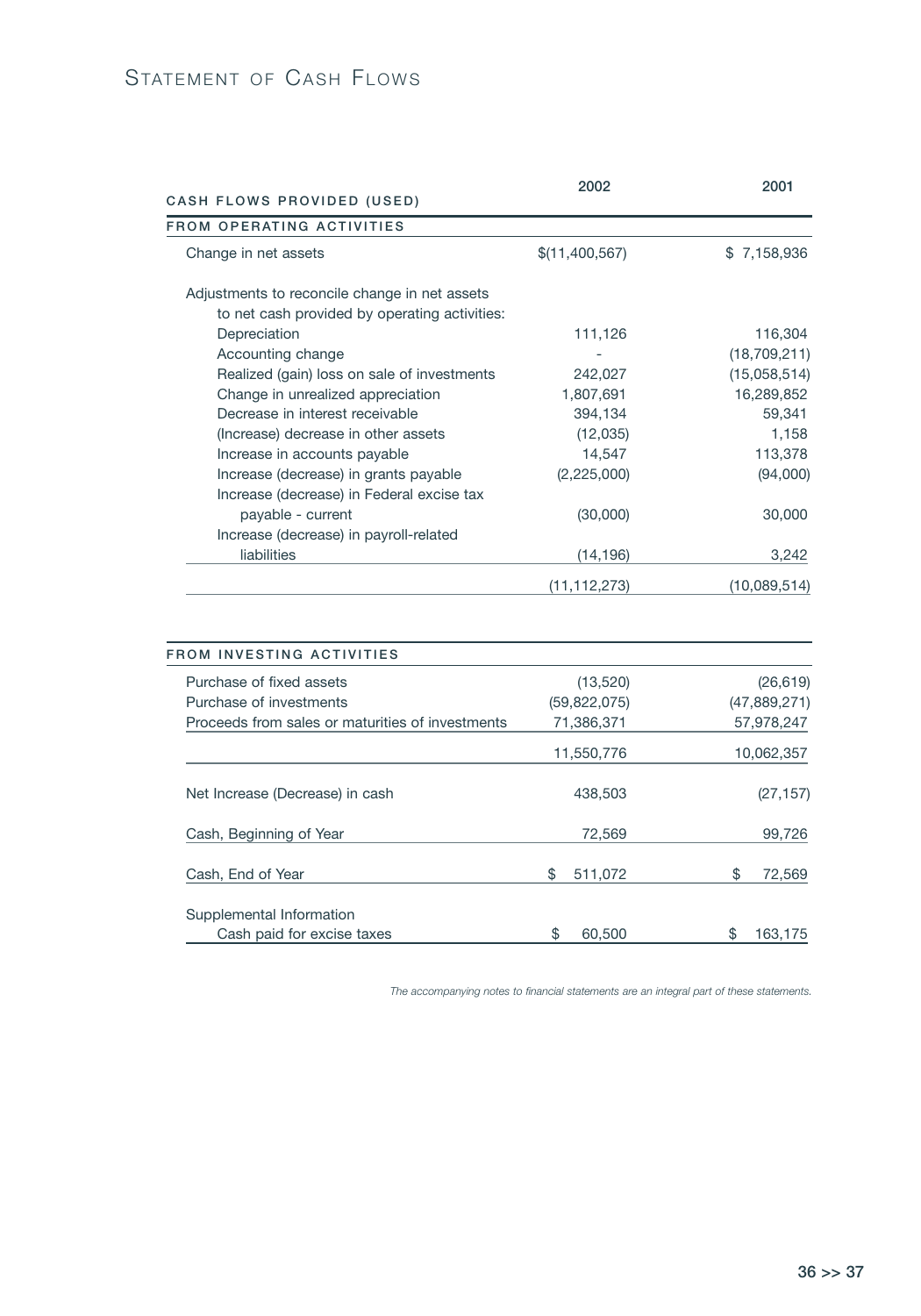#### NOTE 1> ORGANIZATION

The Beldon II Fund (the Fund) was established in 1988 as a private foundation organized to distribute monies to public charities involved in environmental preservation.

#### NOTE 2> SUMMARY OF SIGNIFICANT ACCOUNTING POLICIES

#### BASIS OF ACCOUNTING

The Fund's financial statements are presented on the accrual basis of accounting. Revenue is recognized when earned and expenses are recognized when incurred.

#### ACCOUNTING ESTIMATES

The preparation of financial statements in accordance with accounting principles generally accepted in the United States of America requires management to make estimates and assumptions which affect the reported amounts of assets and liabilities and the disclosure of contingencies, if any, at the date of financial statements and revenue and expenses during the reporting period. Actual results could differ from these estimates.

#### INVESTMENTS

Investments are reported at their fair value. Fair value is determined using quoted market prices for marketable securities and at the values reported by the Fund for alternative investments. Realized gains and losses on sale are determined by comparison of purchase cost to proceeds. For donated investments, cost is the donor's cost.

#### FIXED ASSETS, DEPRECIATION AND AMORTIZATION

Fixed assets are stated at cost. Depreciation is computed using the straight-line method over the estimated useful life of the assets as follows:

| Equipment              | 3-7 years |
|------------------------|-----------|
| Furniture and fixtures | 7 years   |
| Leasehold improvements | 10 years  |

#### NOTE 3> INVESTMENTS

The Fund's investments consist of the following as of December 31, 2002 and 2001:

|                            | 2002         |                   |              |                   |  | 2001 |
|----------------------------|--------------|-------------------|--------------|-------------------|--|------|
|                            | COST         | <b>FAIR VALUE</b> | COST         | <b>FAIR VALUE</b> |  |      |
| Invested cash              | 790.095<br>S | \$<br>790.095     | \$7,424,129  | \$7,424,129       |  |      |
| U.S. government securities | 7,742,264    | 8,351,809         | 15,035,915   | 15,388,876        |  |      |
| Corporate bonds            | 8,637,057    | 9,098,539         | 17,584,457   | 17,892,562        |  |      |
| Common stock               | 18,783,690   | 16,556,140        | 17,259,413   | 17,879,968        |  |      |
| Asset backed securities    | 12,645,238   | 13,173,572        | 25,549,830   | 25,964,210        |  |      |
| Alternative investments    | 24,071,095   | 24,570,636        |              |                   |  |      |
| Pending trades             |              | -                 | 1,622,824    | 1,622,824         |  |      |
|                            | \$72,669,439 | \$72,540,791      | \$84,476,568 | \$86,172,569      |  |      |

The fund's gain on sale of investments and change in unrealized gain was comprised of the following:

|                                           | 2002         | 2001           |
|-------------------------------------------|--------------|----------------|
| Realized gains (losses)                   | \$ (242.027) | \$15,058,514   |
| Change in unrealized appreciation, net of |              |                |
| change in deferred Federal excise tax     | (1.807.690)  | (16, 289, 852) |
|                                           | (2,049,717)  | (1,231,338)    |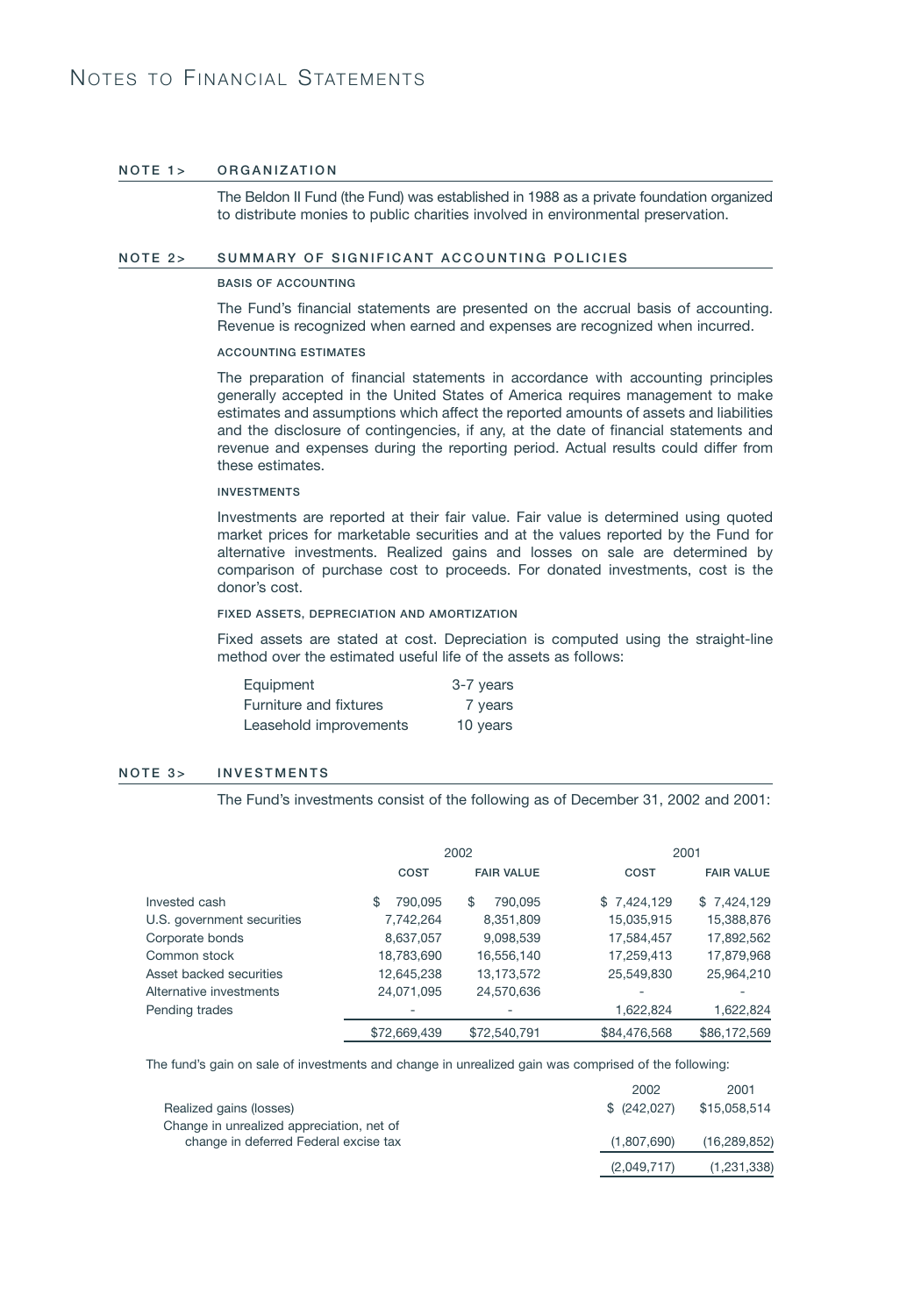#### NOTE 4> FEDERAL EXCISE TAXES

The Fund's investment income, reduced by certain allowable expenses, is subject to federal excise tax at a rate of either 1% or 2%. The Fund was required to pay excise tax at the 1% rate for 2002 and 2001.

The Fund is also required to make minimum annual charitable distributions within certain time periods. The required distribution is 5% of the average fair market value of investment assets, less the excise tax on investment income. The Fund has satisfied this requirement.

In 2001, deferred excise taxes are recorded on the unrealized appreciation on investments using the Fund's normal 1% excise tax rate. In 2002, since the Fund's investments had a fair value lower than cost and realized losses cannot be applied to future years, no deferred excise tax is recorded.

#### NOTE 5> LEASE COMMITMENTS

The Fund is subject to a 10-year lease for office space at 99 Madison Avenue, New York, NY, that commenced June 1, 1999. A security deposit of \$33,750 was required under the terms of the lease. Minimum lease payments required by the lease are \$135,000 per year, terminating May 31, 2009.

#### NOTE 6> RETIREMENT PLAN

The Fund maintains a defined contribution plan. All full-time, permanent employees are eligible to participate after three months of service. Effective January 1, 2002, the plan was amended to provide improved benefits. Full vesting occurs after two years of service instead of graduated vesting over six years. Each year the Fund contributes 10% of participants' gross salary to the plan. In addition, the Fund will match elective contributions by employees up to 5% of salary. Previously, the Fund contributed 5% of participants' salary based on employee deferral. Contributions for the years ended December 31, 2002 and 2001 were \$113,711 and \$43,364, respectively.

#### NOTE 7> LONG TERM GRANTS PAYABLE

The Foundation estimates its long term grant commitments will all be paid in 2003.

#### NOTE 8> ACCOUNTING CHANGE

Effective January 1, 2001, the Fund elected to change its method of accounting from the modified cash basis to the accrual basis. As a result of this change, investments are now recorded at their fair value, instead of cost, interest receivable is recorded on the Fund's fixed income investments and accounts payable are now recorded in the period the expenses are incurred.